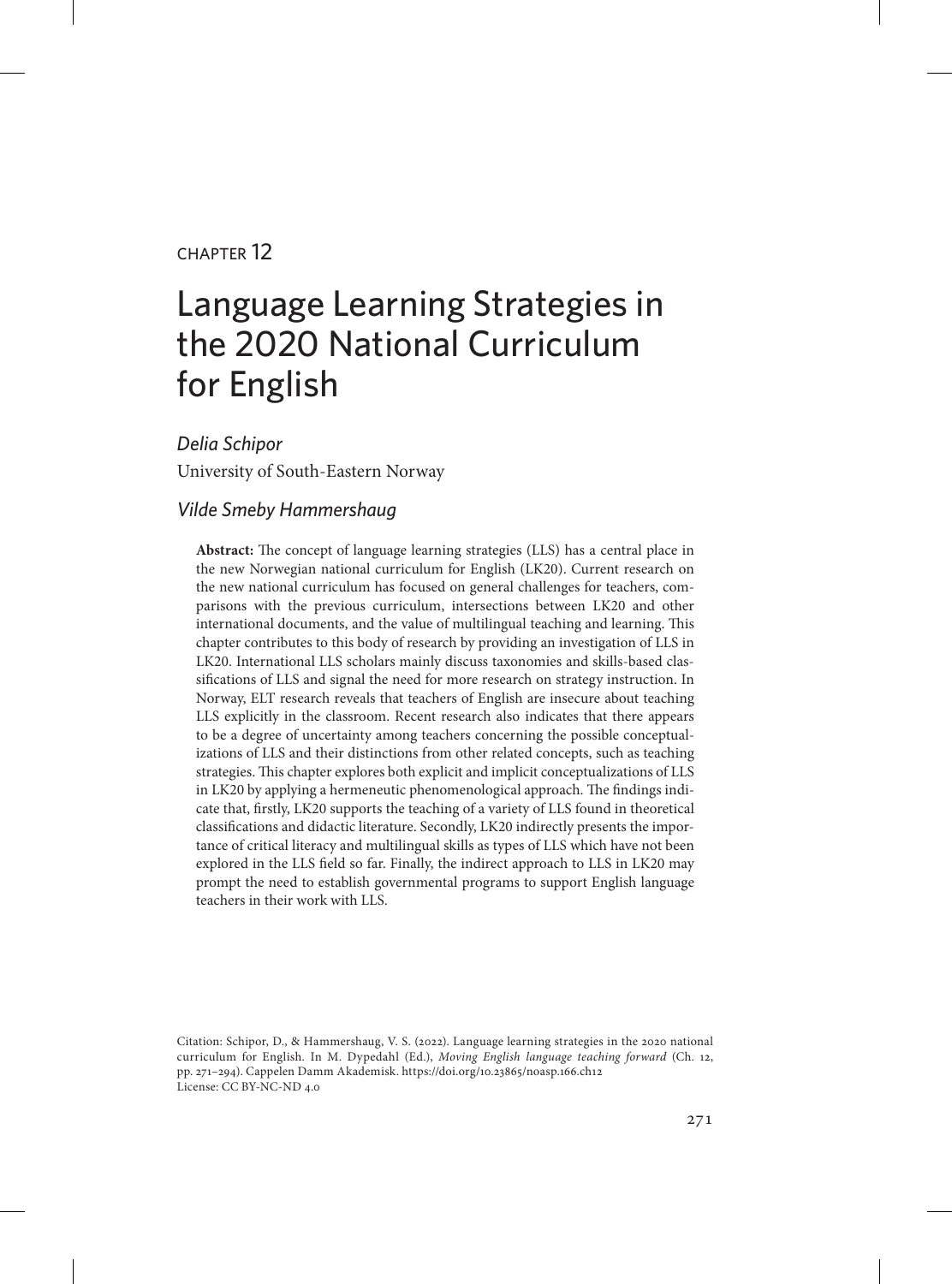#### **Introduction**

This chapter presents an analysis of language learning strategies in the new national curriculum for English from 2020 (henceforth LK20). Notably, English language teaching (henceforth ELT) scholars in Norway have provided insightful discussions on various aspects of the new English curriculum, such as: comparisons with the previous curriculum (Simensen, 2020), intersections between LK20 and the *Common European framework of reference for languages* (Speitz, 2020), implications and challenges for teachers (Burner, 2020) and the value of multilingual teaching and learning (Haukås & Speitz, 2020). The present paper aims to contribute to this body of research by focusing on LLS in LK20.

The terms *language learning strategy*, *learning strategy*, and *strategy* seem to be used interchangeably in both research and practice. For the sake of clarity, we employ the term *language learning strategy* (henceforth LLS) for both plural and singular forms. However, the more general term *strategies* is also used to discuss terminologically salient distinctions between LLS and other conceptualizations (see sections II and III).

According to Oxford (2017), there are 33 definitions of LLS, which indicates that it is a complex term with various scholarly conceptualizations. In the present study, LLS are referred to as systematic and conscious steps, including both thoughts and actions, that are selected and used by learners to enhance their language learning and use, both in a shortand long-term perspective. Firstly, this means that learners should have a high level of consciousness regarding their learning progress, goals, and needs. Secondly, learners would have knowledge of a variety of LLS from which they are able to select the most suitable ones to serve their purposes in a certain context related to language learning or language use. In this understanding of LLS, teachers' role would be to guide and support learners in their systematic and purposeful discovery and implementation of LLS in the classroom, thus enabling them to transfer LLS use outside of the classroom.

Studies in applied linguistics and cognitive psychology have contributed to establishing the foundational role of LLS in language learning (Gavriilidou & Mitits, 2021, p. xxix). International research on LLS has mainly focused on areas such as self-regulation learning theory (Oxford,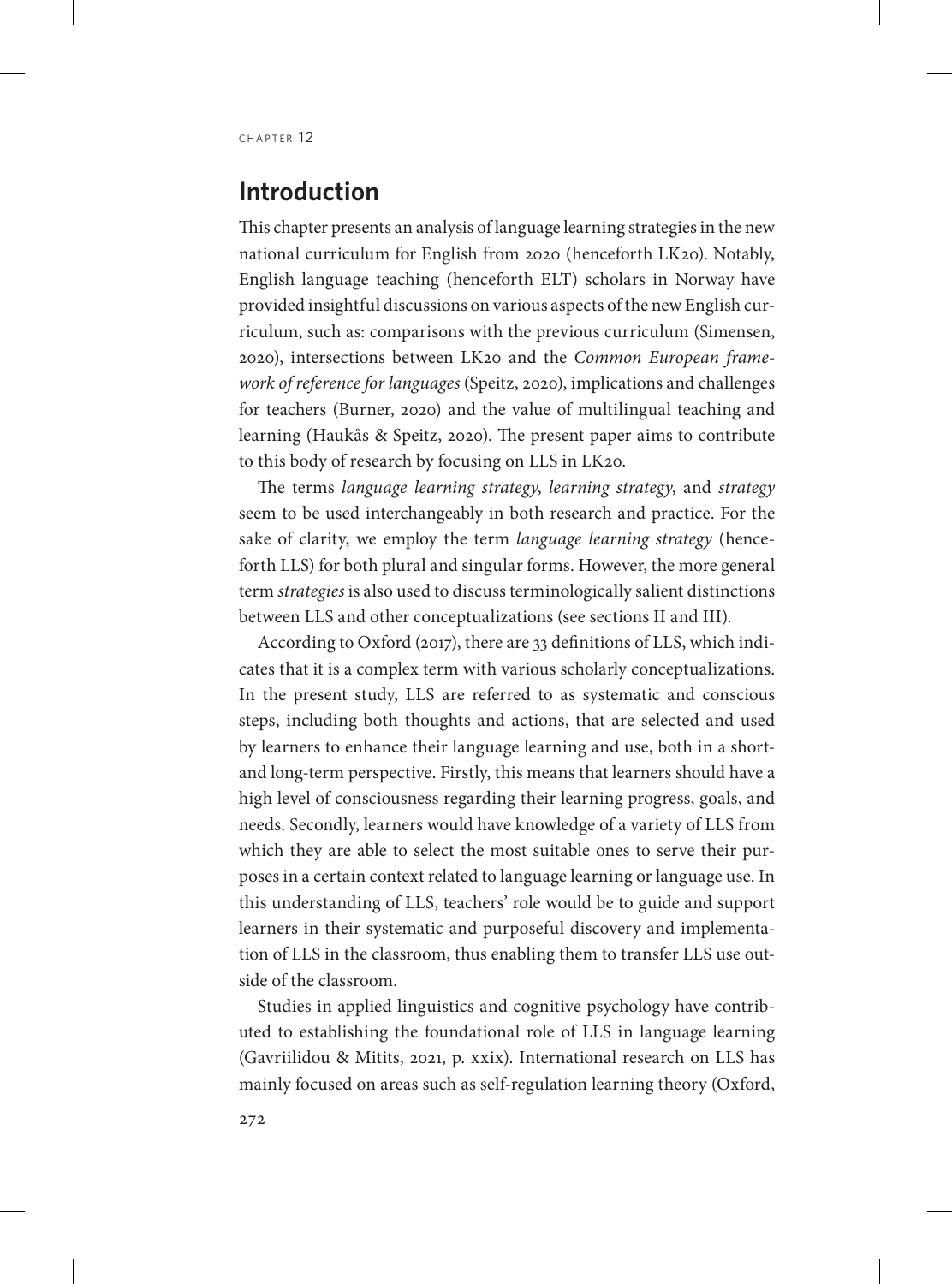2011) and individual differences between learners concerning, for example, gender (Mitits & Gavriilidou, 2014), age (Peacock & Ho, 2003), socio-economic status (Butler, 2014), educational proficiency (Gavriilidou & Petrogiannis, 2016), and motivation (Platsidou & Kantaridou, 2014). Gavriilidou and Mitits (2021, p. xxx) claim that more research is needed on how LLS may be used for developing linguistic skills in phonology, morphology, vocabulary, and syntax. Further, scholars point out that the LLS field would benefit from more research on taxonomies (Gavriilidou & Mitits, 2021), multilingual learners (Mitits & Gavriilidou, 2016), and strategy instruction (Gavriilidou & Mitits, 2021). Research on taxonomies and strategy instruction would also include conceptualizations of LLS in official governmental documents such as LK20, which is the topic of the present investigation.

According to Oxford (2002) and Haukås (2012), explicit strategy teaching is most effective and would be best integrated in ordinary classroom activities on a regular basis (Oxford, 2002). Interestingly, Haukås (2012) claims that Norwegian language teachers seem reluctant to teach LLS explicitly, even if they have positive attitudes towards them. Hammershaug (2021) presents similar results in her qualitative study of eight individual interviews with Norwegian lower-secondary teachers of English. Furthermore, she explains that a potential reason for these teachers' reluctance to work with LLS explicitly might be their lack of procedural knowledge of LLS (Hammershaug, 2021, pp. 85–86). Hopfenbeck (2014, p. 44) reports that successful strategy teaching requires teachers to have extensive knowledge of LLS, including how they work and when they are optimal. Consequently, a deeper knowledge and understanding of LLS might lead teachers to adopt an explicit approach to them in the classroom. To gain more insight on this matter, teachers might turn to LK20, which they consider an official guideline for their teaching practices (cf. Gundem, 1990). The investigation of LLS conceptualizations in LK20 may thus provide useful reflections on LLS for all English language teachers, and especially those who might be interested in implementing LLS explicitly in the classroom but feel unprepared to do so.

A possibly challenging aspect of LK20 is that, like the previous curriculum, it "leaves important decisions and interpretations to the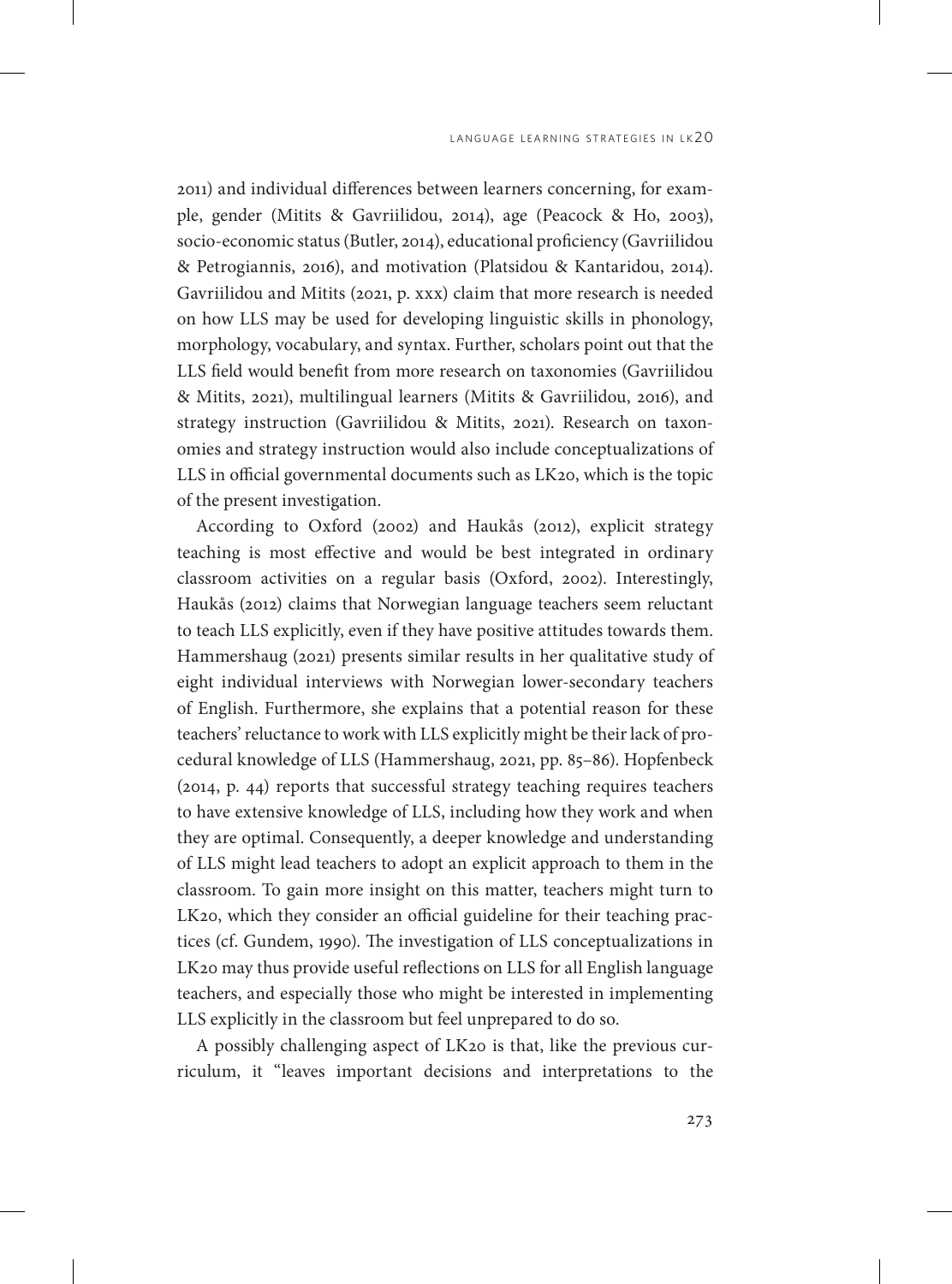institutional, instructional, and personal domains" (Speitz, 2020, p. 44). Hammershaug (2020) argues that this challenge extends to the conceptualization of LLS in LK20, since it does not seem to provide explanations of LLS or concrete ways of working with them in the classroom. However, it may be argued that an in-depth, theory-based investigation of both explicit and implicit references to LLS may reveal potential guidelines and specific examples of LLS to be used in the classroom. Therefore, this study asks and attempts to answer the following research question and two sub-questions:

How are LLS conceptualized in the new Norwegian national curriculum for English, and what practical guidelines might they provide for English language teachers?

- 1. Are LLS mentioned explicitly in LK20? If so, where and to what effect?
- 2. Are LLS mentioned implicitly in LK20? If so, how may these implicit references be interpreted in relation to current LLS taxonomies in ELT?

While this study is similar to the one conducted by Hammershaug in 2021,<sup>1</sup> it differs from it in three main aspects: purpose, theoretical scope, and methodology. In terms of purpose, this study aims to provide an in-depth analysis of LLS in LK20, while Hammershaug (2021) discusses LLS in LK20 as part of a larger project where the focus is on teachers' conceptualizations of LLS that are based on their understanding of LK20. Concerning theoretical scope, this chapter presents an integrated discussion of established taxonomies of LLS (such as Oxford, 1990) and concrete didactic skills-based approaches to LLS based on various types of language skills, for instance oral and writing skills (see Munden, 2014) and reading skills (see Tishakov, 2020).

As far as methodology is concerned, this study systematically addresses both the explicit and implicit references to LLS by employing a hermeneutic phenomenological approach. In comparison, Hammershaug (2021) employs Goodlad's curriculum theory (1979) and Tyler's Rationale (Tyler, 1949), which are especially appropriate for investigating explicit

<sup>1</sup> Learning strategies in EFL: Teacher perspectives and insights from the 2020 curriculum for English (2021).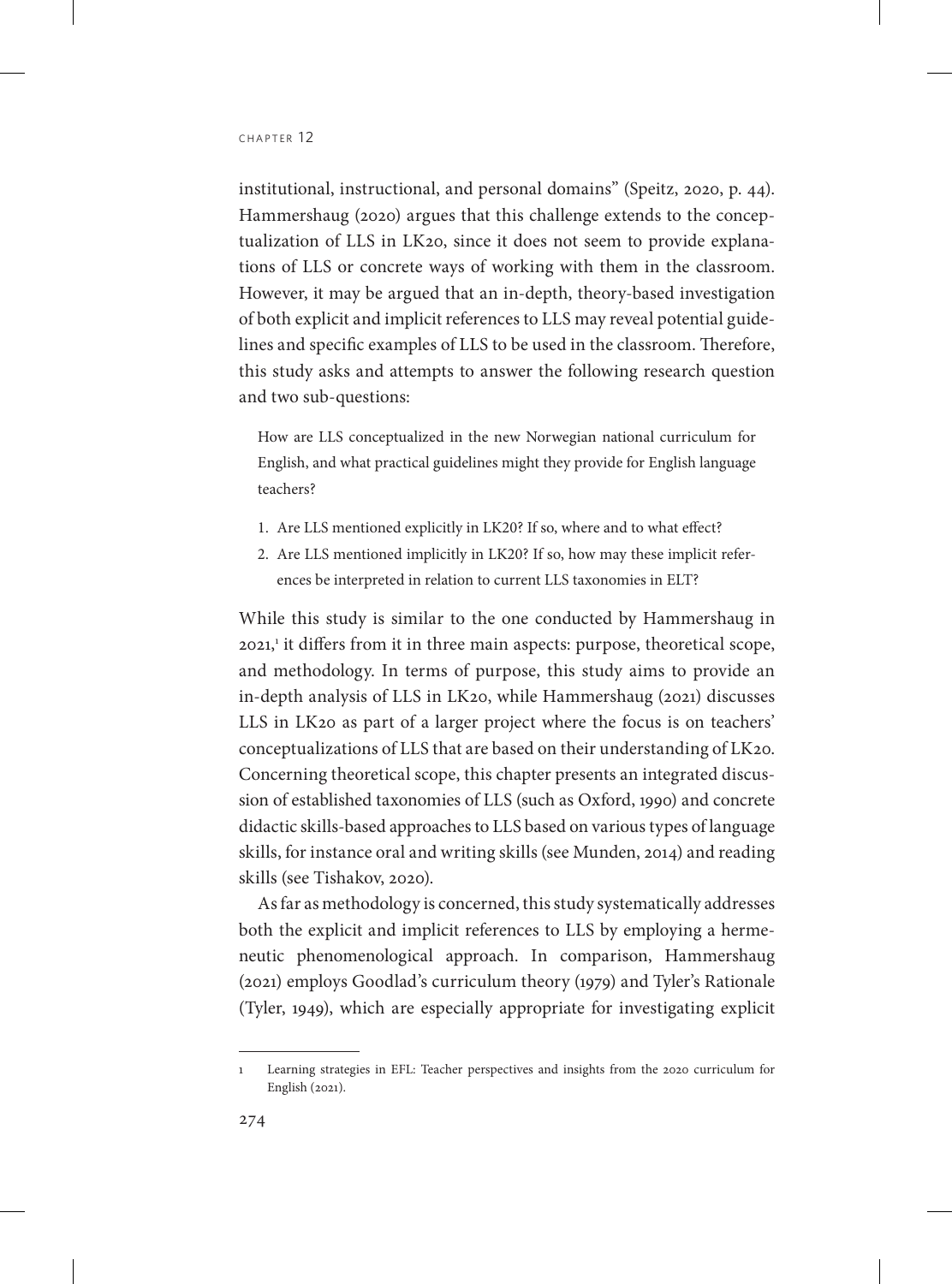occurrences of LLS. In this study, hermeneutic phenomenology is understood as a method for interpreting and explaining texts (cf. van Manen, 2014, p. 26). A hermeneutic phenomenological approach is appropriate here for two main reasons. Firstly, it favors questioning more than reaching fixed conclusions, thus facilitating the discussion of meaning (van Manen, 2014, p. 28). In this particular case, the phenomenon to be investigated is represented by LLS as a concept; subsequently, the researcher engages in a dialogue with the LK20 text to investigate the potential meanings of LLS in LK20. Secondly, phenomenology is concerned with revealing that which is concealed about the phenomenon in question, but which – together with the aspects made visible in the text – constructs the meaning of the phenomenon as a whole (Heidegger, 2010, p. 33). Therefore, both explicit and implicit references to LLS in LK20 were made visible in order to provide potential interpretations of LLS as a phenomenon.

Further, van Manen (2014, p. 257) explains that "examples in phenomenological inquiry serve to examine and express the aspects of meaning of a phenomenon". In other words, specific examples or instances of LLS are important for discussing the meaning of LLS as a phenomenon. Accordingly, the data set for this study consisted of examples of 15 explicit and five implicit references to LLS. The explicit references were first identified and collected by eliciting the terms *strategy*, *learning strategy*, and *language learning strategy* in LK20. The implicit examples of LLS and guiding principles for using them were collected from LK20 based on the theoretical input discussed in section II, which includes LLS taxonomies and skills-based LLS. It may be argued – and rightfully so – that a different researcher may have used a different set of equally valid theoretical tools to identify implicit examples. However, this is one of the characteristics of hermeneutic interpretations, where the analysis of a text is placed in the researcher's own socio-historical existence (van Manen, 2014, p. 131). Finally, both the explicit and implicit references to LLS were then analysed based on their immediate linguistic context (O'Keefe & Walsh, 2012: 160) and in connection with established theories, classifications, and findings from within the LLS and ELT research areas.

The value of this study is two-fold. Firstly, it indicates potential venues for further research on LLS which might integrate new perspectives from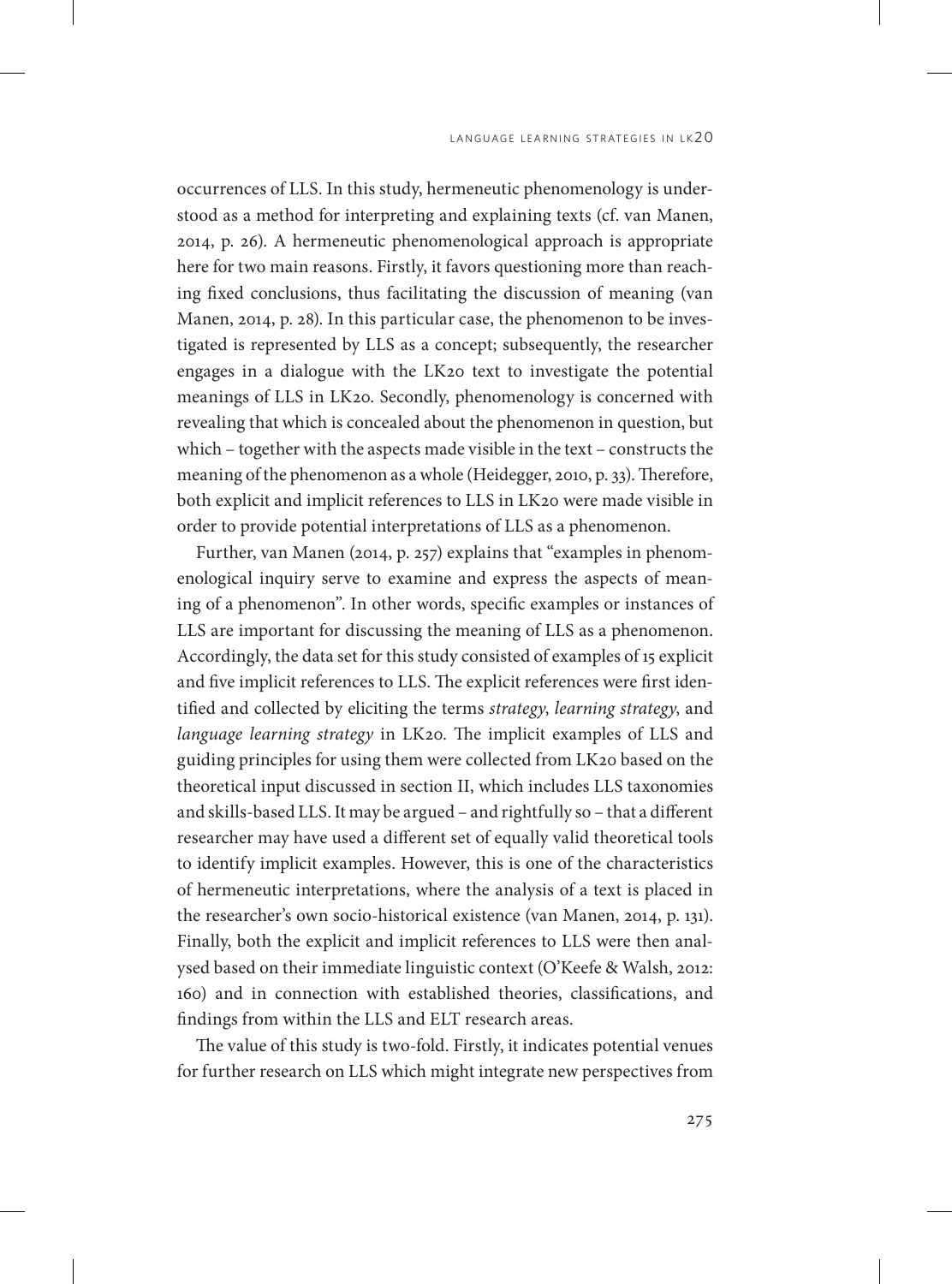the curriculum, such as the focus on critical literacy and multilingual competence. Secondly, it provides useful reflections and concrete examples of LLS for classroom practice, which may be beneficial for stakeholders at various levels, for example in-service and pre-service teachers, teacher educators, school leaders, and other decision-makers at local and governmental agencies.

## **What are language learning strategies?** Conceptualizations of LLS

The main purpose of an LLS is to facilitate and improve language learning and use for the ordinary learner (see Macaro, 2010; Cohen, 2021) through conscious employment. In a general sense, LLS are "steps taken by students to enhance their own learning" (Oxford, 1990, p. 1). Similarly, Cook (1991) defines LLS as choices which learners make as they learn or use a foreign language, which eventually have an impact on learning. These definitions place an explicit focus on learners, who are responsible for consciously employing LLS for the purpose of supporting and driving their learning process forward. As Oxford (2021, p. 27) explains, an essential characteristic of LLS is that they are used consciously. When a learner has employed a certain LLS to the point that it has become an automated habit, it may no longer be classified as a strategy. In a similar vein, we may draw distinctions between LLS and extramural English activities (henceforth EE). To be more specific, the primary aim of LLS is to purposefully facilitate learning inside or outside the classroom, while the main motivation for EE is to entertain and relax outside the classroom (cf. Sundqvist & Sylven, 2016). While EE may indeed lead to learning beyond classroom walls, such learning typically occurs unintentionally (cf. Sundqvist & Sylven, 2016), without setting learning goals and monitoring the learning process. However, an integrated approach to LLS and EE may be attempted by learners if they become aware of their learning process, set goals, and monitor their language acquisition and development during their EE activities (see Liverød, chapter 9 in this book).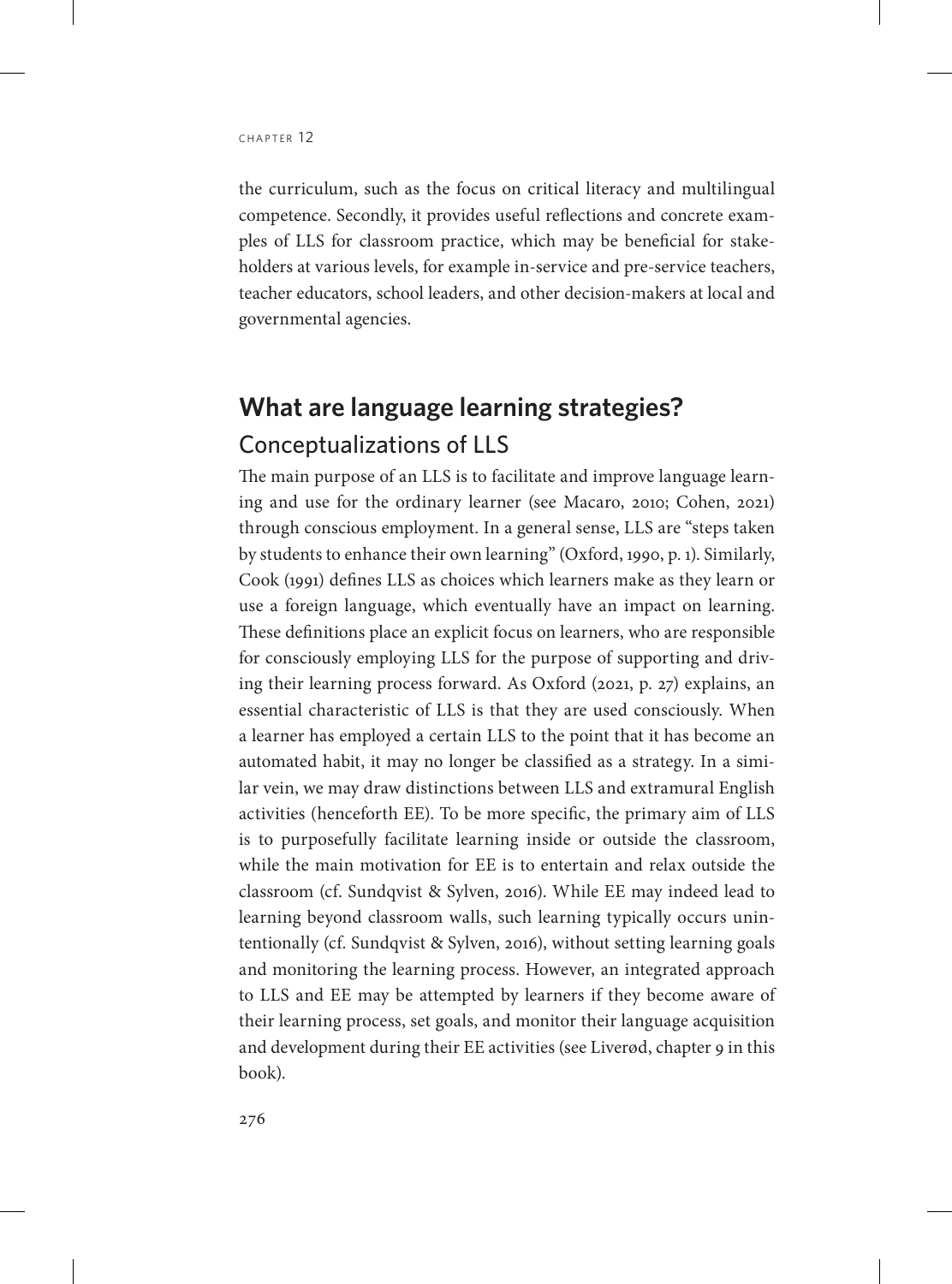As learners embark on using LLS consciously, Cohen (2021, p. 4) points out that they also need to know what steps or actions to follow when employing a certain strategy. He claims that a recommendation such as "look for clues in the context" may be too vague to provide enough support for learners. This prompts the need for a systematic approach to strategies, which has been advocated by Oxford (1990) and Macaro (2006). In practice, the steps undertaken in a certain strategy would be consciously selected and sequenced to reach the intended goal. For example, when attempting to read and understand a new text, learners may be encouraged by their teacher to use inferencing as an LLS to grasp the message of the text when they do not understand words or stretches of text (cf. Tishakov, 2020, p. 188). For this LLS to become accessible and concrete enough for learners, the teacher would have to provide them with certain steps for achieving this, for example:

- Marking key words in the text
- Guessing the meaning of unknown words from context
- Activating previous knowledge about the topic of the text
- Connecting the ideas conveyed in different sections of the text

This systematic approach may be easily transferred from the classroom setting to everyday-life situations, which would contribute to promoting life-long learning, which is in focus in LK20 (see section III).

Macaro (2006, p. 327) presents strategies as "conscious mental activities which must contain not only an action but also a goal and a learning situation". If learners are to make these conscious choices, they must first become aware of various LLS, and then explore them in a wide range of learning situations while at the same time being guided by learning goals and monitoring their learning outcomes. Similarly, Hopfenbeck (2014, p. 163) connects LLS to *self-regulated learning* by explaining that the latter involves controlling and monitoring the learning process, where learners can alter their use of LLS based on their needs. To support such a development, teachers would need to adopt an explicit approach, where they present or elicit the LLS to be used, the intended learning outcomes, and the tools needed for measuring these outcomes. This process would also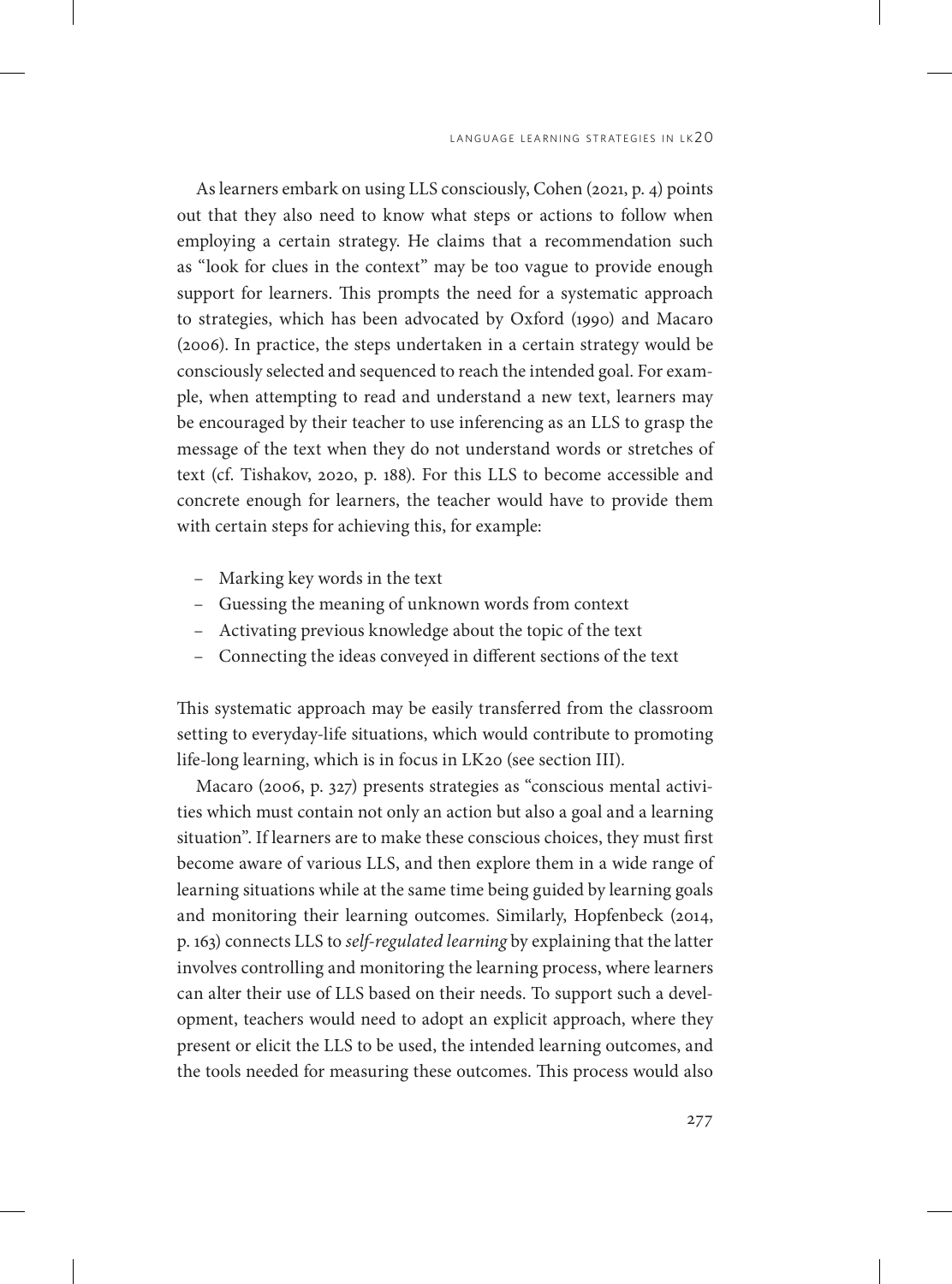involve a discussion with the learners about selecting the most appropriate LLS for the intended goal based on their level of proficiency. To illustrate, learners might debate whether checking the meaning of an unknown word in a dictionary or attempting to guess it from context would be most beneficial in the learning situation at hand. Ultimately, implementing such a process implies that teachers would be able to distinguish between LLS and learning styles on the one hand, and LLS and teaching strategies on the other hand.

Fenner (2018, p. 286) claims that there has been a considerable degree of confusion between LLS and learning styles. Learning styles are based on learners' personal preferences, so that, for instance, certain learners may prefer a visual style to an auditory one (cf. Lightbown & Spada, 2006: 59). While it is expected that learners' personal preferences would have an impact on selecting LLS, certain scholars advise against a limited view of LLS based solely on the learning styles represented in a classroom. More specifically, Imsen (2005, p. 354) and Hopfenbeck (2014, p. 23) claim that, because learning styles may change over time, each learner should have the opportunity to test a wide variety of strategies. Providing examples of relevant LLS before the learners choose their preferred LLS to solve a task would allow them to reflect on how their learning preferences might influence their LLS choices and to what extent their choices help them reach their intended goal.

In Norwegian educational settings, terminological confusion between LLS and teaching strategies may be caused by first-language interference, where the Norwegian signifier *læring* refers to two concepts, learning and teaching. Consequently, the Norwegian term *språklæringsstrategier* has two different meanings – *language learning strategies* and *language teaching strategies*, which might be confused since they are typically employed in the same context. For example, in their chapter on writing in English, Lund and Villanueva (2020, pp. 131–137) use the term *strategies* in the subheading "Ideas to practise different text types and strategies" without explaining their conceptualization of the term. Based on the contents of the respective subsection, the term seems to be used to implicitly refer to teaching strategies, learning activities, and teaching materials without distinguishing between them. Similarly, Munden (2014) uses the term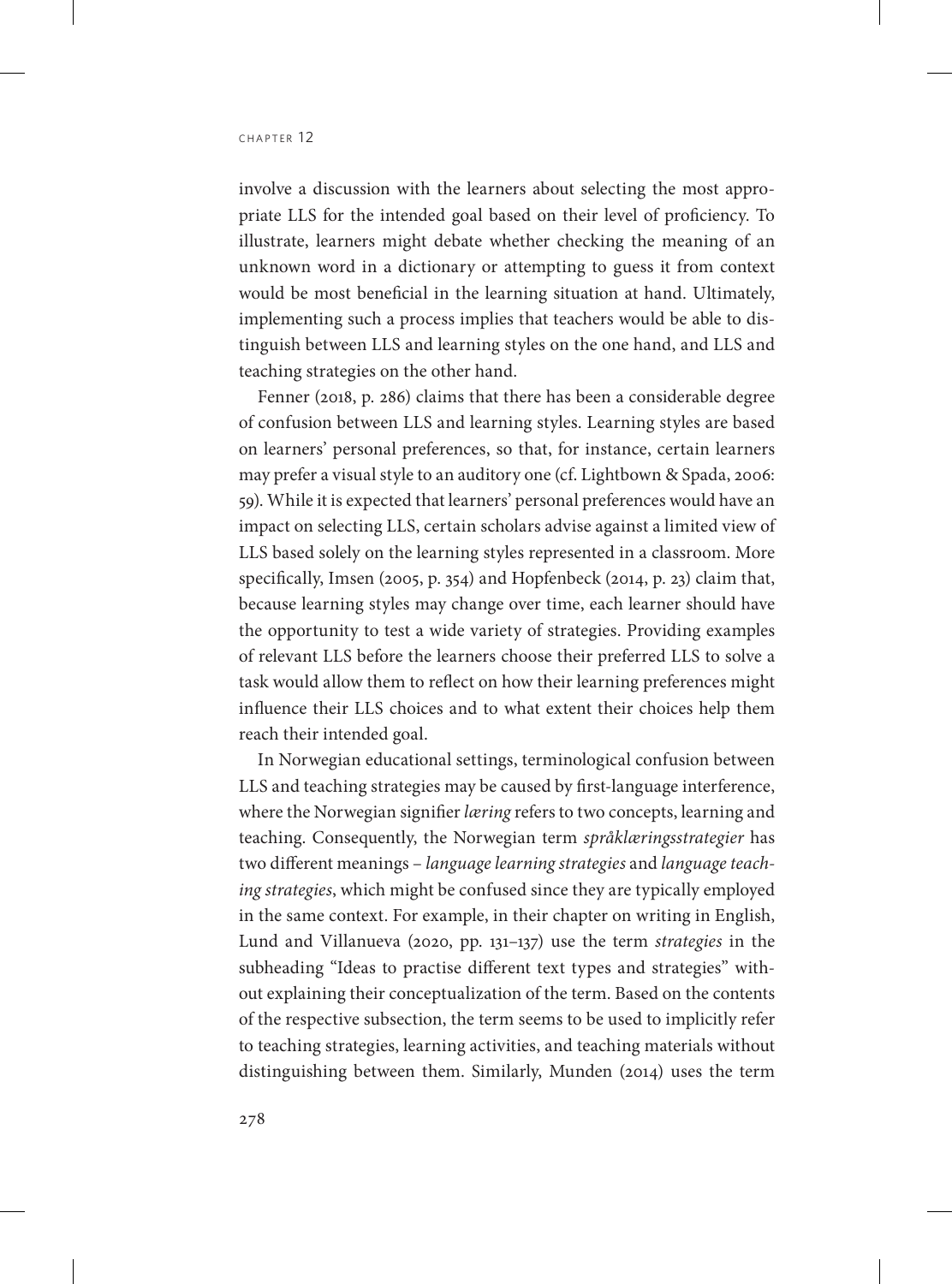strategies to refer to both LLS and teaching strategies without explaining her choice. More specifically, she presents listening strategies by addressing the learner directly, for example: "Look at gestures and other body language" (Munden, 2014, p. 243), which implies that this is constructed as an LLS. By contrast, she addresses the pre-reading strategies to the teacher, for instance: "Gather what they [the pupils] already know about the topic" (Munden, 2014, p. 263), which indirectly presents this as a teaching strategy rather than an LLS by allowing the teacher to take the central role. Interestingly, this teaching strategy could potentially be transformed into an LLS by working with it explicitly and allowing learners to take an active role, rather than merely answering the teacher's questions. This is significant because this teaching strategy, as long as it is not made explicit for learners, has a restricted level of transferability to autonomous learning outside of the classroom.

Two main distinctions may be drawn between LLS and teaching strategies. Firstly, LLS are employed actively by learners, while teaching strategies are implemented by teachers (cf. Nunan 1991). Secondly, even though LLS would ideally be taught explicitly, teaching strategies may remain implicit if the teacher so chooses. For example, switching from English to the students' first language would be an appropriate teaching strategy for clarifying difficult concepts (cf. Muysken & Appel, 2005), but the teacher does not need to present this teaching strategy explicitly to the learners for it to be successful. In the same field of multilingual strategies, an important LLS is drawing comparisons between English and other languages the students already know (cf. Burner & Carlsen, 2019). In this case, however, the teacher would need to present this explicitly as a useful strategy for language learning – and possibly also model it – to ensure that it reaches its full potential both in the classroom and outside formal educational settings, as it may contribute to developing learners' communicative competence (cf. Hymes, 1972). Consequently, the difference between LLS and teaching strategies is that LLS require explicit teaching and guidance to support students in making conscious choices to achieve the learning goals at hand, while teaching strategies may be successfully implemented, even if they remain implicit for students. Investigating various types of LLS may help further distinguish them from other related concepts.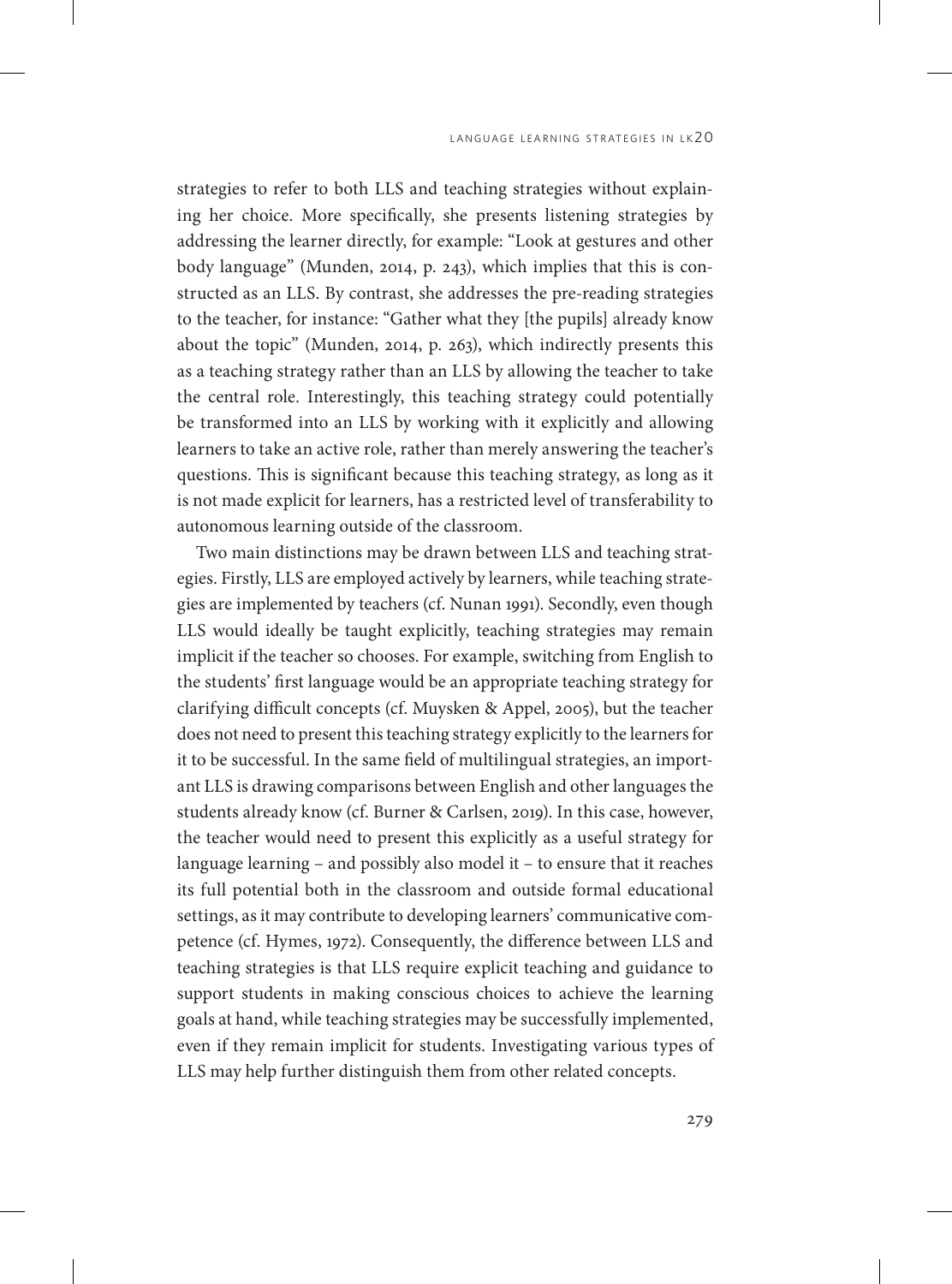#### LLS taxonomies

There are several different ways in which LLS may be classified, and scholars have not yet reached a consensus on the matter (Fenner, 2018, p. 292; Gavriilidou & Mitits, 2021, p. xxx). Oxford (1990) presents a complex categorization of strategies, all of which cover main types of LLS discussed by other scholars (see Chamot & O'Malley, 1990; Harmer, 2015; Macaro, 2006; O'Malley et al., 1985). Oxford's classification also seems to be commonly used as a reference point in Norwegian ELT literature (see Fenner, 2018; Munden, 2014). To begin with, LLS may be classified as *direct* or *indirect* (Oxford, 1990) based on target language use. More specifically, LLS which directly involve the use of the target language are labelled as direct, while LLS which do not are labelled as indirect. For example, "asking clarifying questions" as a listening strategy (Munden, 2014, p. 243) would be classified as a direct strategy, while the strategy about considering gestures and other body language would be classified as indirect because it does not involve the use of the target language. Direct LLS are further classified as: memory LLS, cognitive LLS, and compensation LLS. Memory LLS involve the use of actions and materials, such as images and sounds, to help learners remember target language features. Further, cognitive LLS involve ways of dealing with learning, such as practicing the language, taking notes, summarizing, and writing journals. For example, comparing English with other languages by creating personalized multilingual vocabularies (cf. Krulatz et al., 2018) is a concrete cognitive strategy which facilitates vocabulary learning in English and other languages. Further, compensation LLS refer to ways of overcoming challenges in speaking and writing, for example switching from the target language to another language during a conversation where a learner does not know or remember certain words in the target language. The purpose of this switching is to bridge the communication gap and continue the conversation. In the case of transparent words, even switching to a language which is not common to both interlocutors might help. To illustrate, a speaker of Norwegian and a speaker of Romanian who generally communicate in English might understand the concept of *library* without using English by instead using either the Romanian word *bibliotecă* or the Norwegian word *bibliotek*, because these are transparent words. It may be noted that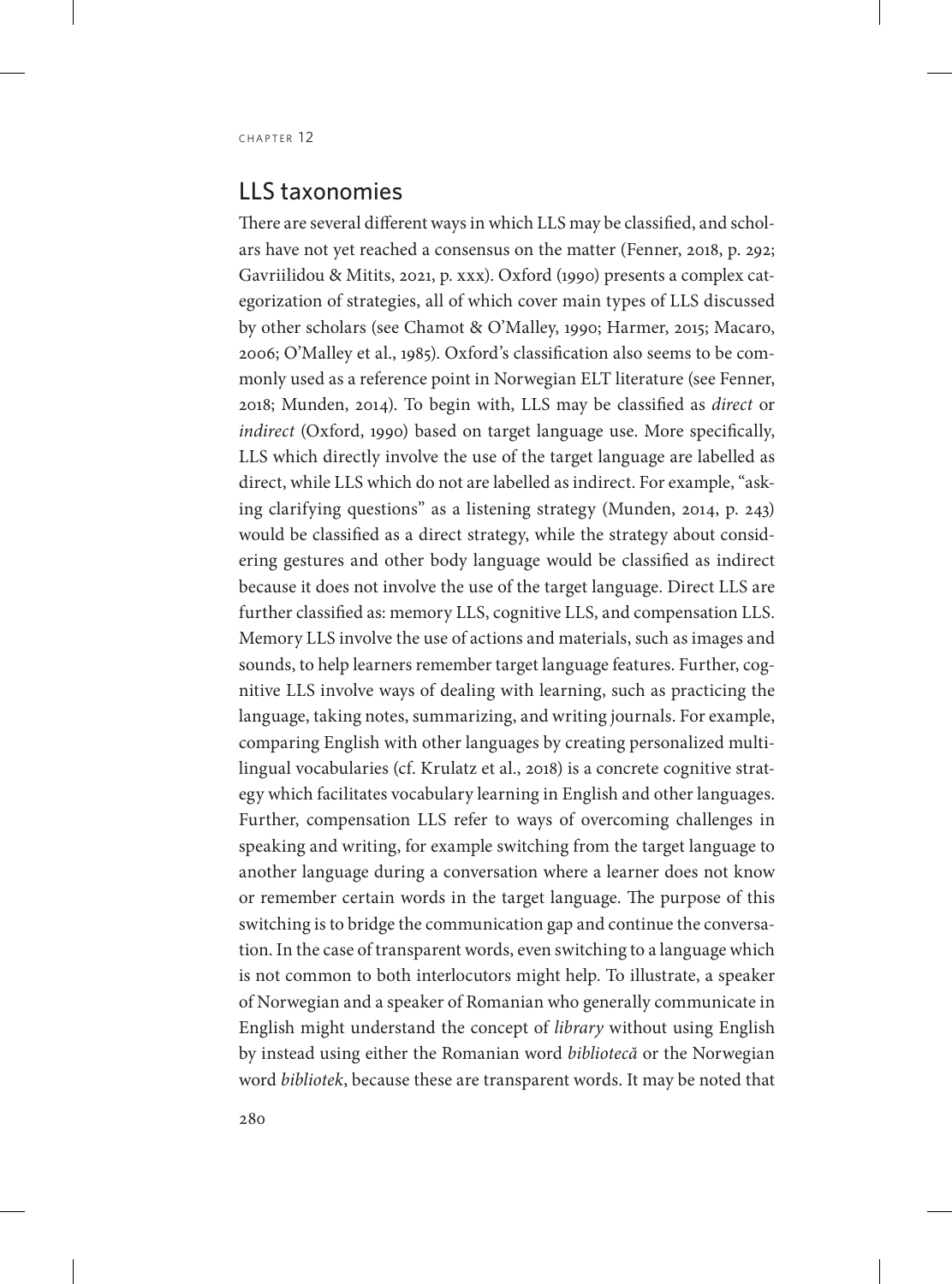this LLS is more likely to be suggested by a teacher using primarily communicative teaching methods rather than natural methods, where the focus is on the exclusive use of the target language in the classroom. To avoid using another language, teachers adopting mainly natural methods might recommend other compensation strategies, for instance rephrasing or using gestures and facial expressions to explain an unknown word or phrase. However, while these strategies work well for concrete concepts, they might be more difficult to implement for abstract ones.

Indirect LLS are classified as metacognitive LLS, affective LLS, and social LLS. Since they do not involve the direct use of the target language, they would correlate more closely with communicative teaching methods, which encourage discussions about pragmatic aspects and contexts of language use. Metacognitive LLS typically refer to planning, monitoring, and assessing learning processes. Affective LLS concern how learners feel about the target language and involve ways of lowering their anxiety and taking their emotional temperature. Social LLS refer to interacting with others by asking questions and cooperating with others, and may be understood in relation to Vygotsky's theory of learning (see Vygotsky, 1978, 1986) in at least two ways. Firstly, learners may expand their zone of proximal development (henceforth ZPD) in language knowledge and skills by receiving guidance from teachers or more proficient language users. Secondly, having the use of LLS modelled by a more proficient language user may help learners to employ known LLS when they face new challenges, thus eventually expanding their ZPD and becoming independent learners.

Importantly, Oxford argues that the six main types of LLS she presents rely on each other (Oxford, 1990) in that learners should be introduced to multiple LLS within each of the categories to help them master various aspects of language learning and become self-regulated learners. To accomplish this goal, teachers would first require detailed knowledge of various types of LLS and how these could be taught explicitly. Secondly, teachers would also benefit from reflecting on how LLS could be connected to their own teaching practices and methods in order to develop balanced approaches to teaching (cf. Drew & Sørheim, 2009). Thirdly, teachers would need to develop a critical understanding of how LLS are presented in the national curriculum for English.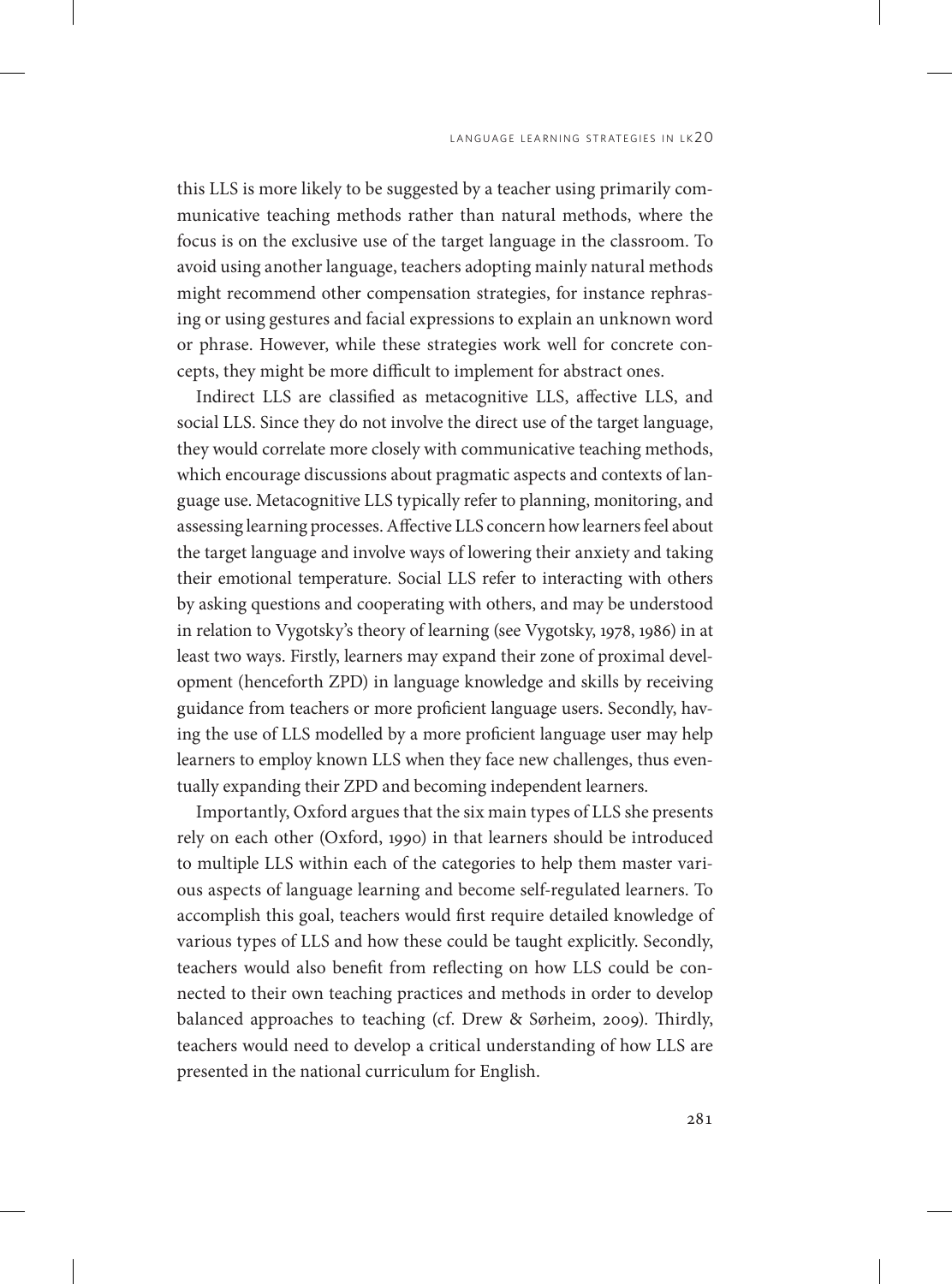### **A discussion of LLS in LK20**

This section investigates the conceptualization of LLS in LK20, focusing on LLS in the English curriculum for instruction at the lower-secondary level and including explicit references to LLS in the Core Curriculum. The analysis of LLS focuses mainly on their relevance for the instructional domain; that is, for teachers' practices, decisions, and planning processes (cf. Goodlad, 1979, p. 348). Goodlad (1979, p. 348) explains that the implementation of curricula also involves other stakeholders, including learners in the experiential domain, educational institutions in the institutional domain, and local or governmental agencies in the political or societal domain. However, the instructional domain is especially important in this analysis of LLS because teachers play a crucial role in training students to use LLS.

#### The Core Curriculum

In the Core Curriculum, LLS are conceptualized both explicitly and implicitly. They seem to have a central place in the sub-section on learning to learn under principles for education and all-round development. The first reference is to *learning strategies*, which are presented as a component of teaching along with fostering students' motivation and promoting good attitudes (Norwegian Directorate for Education and Training, 2017). In this sense, LLS – as a specific type of learning strategies – are constructed as one of the foundational elements for promoting lifelong learning. The second reference is more general, where the mastery of "a variety of strategies to acquire, share and use knowledge critically" is presented as a way of achieving in-depth learning. In this phrasing, the broader use of the term *strategies* as relevant for ELT instruction may involve both LLS and strategies for language use. It should be noted that LLS theorists do not distinguish between these two categories as they argue that strategies employed for language use will lead to language learning and vice versa.

Essentially, one of the main goals of using LLS in learning to learn is that learners ultimately develop the ability to acquire knowledge independently. Interestingly, while no concrete examples of relevant LLS are presented directly, it is implied that reflecting on learning involves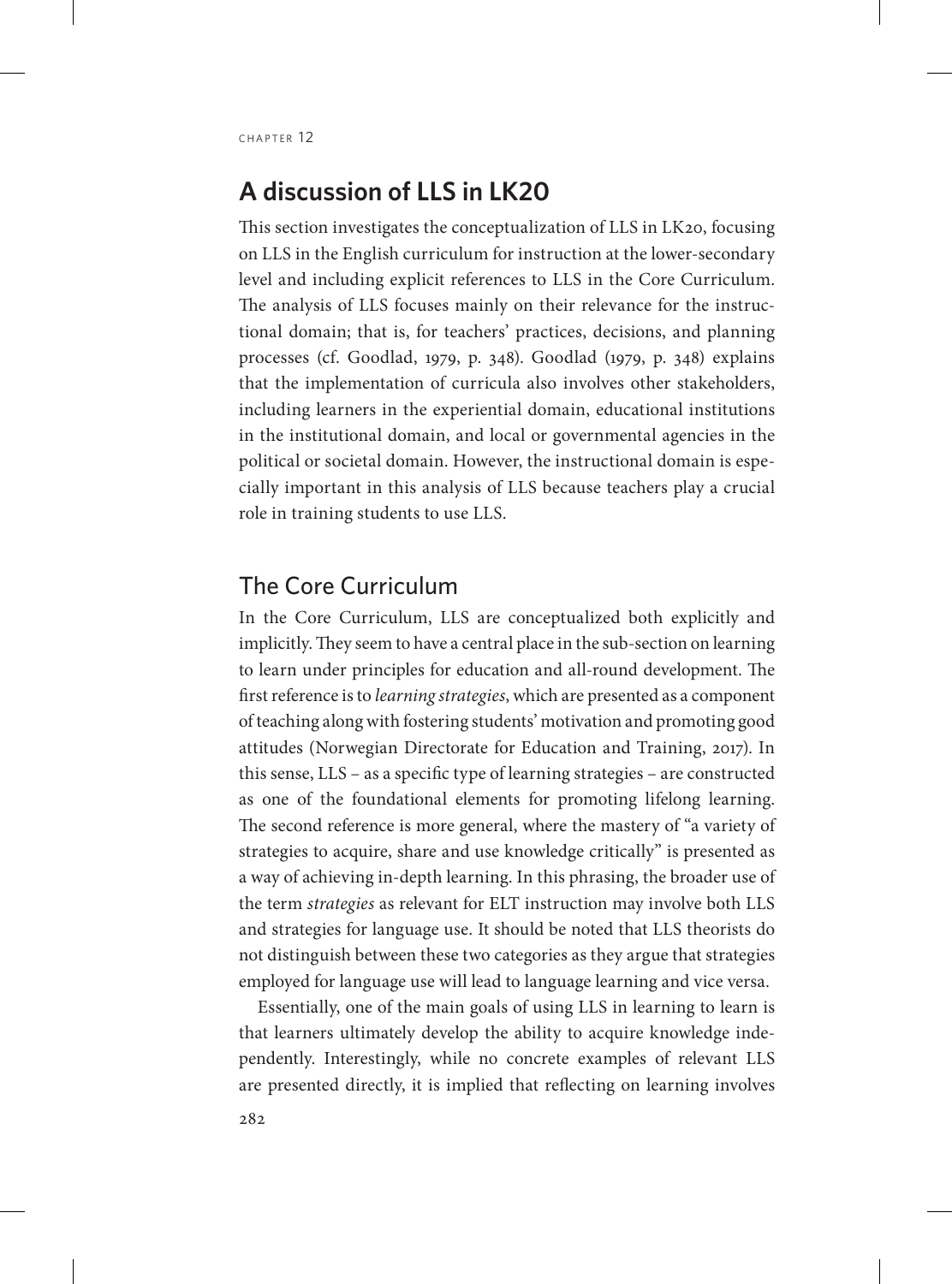the use of metacognitive LLS to enable learners to effectively monitor their own learning process and achievements. It is also implied that LLS instruction may be implemented to help learners "formulate questions, seek answers and express their understanding in various ways" and thus "assume an active role in their own learning and development" (Norwegian Directorate for Education and Training, 2017). Formulating questions, seeking answers, and expressing understanding are activities which may prompt LLS teaching if implemented in a systematic and purposeful manner, where learners take an active role. In this case, teachers would be responsible for providing a wide range of LLS in the classroom.

#### The English subject curriculum

LLS are referred to both explicitly and implicitly in the main areas of the English curriculum, namely the core elements, interdisciplinary topics, basic skills, and competence aims and assessment. Interestingly, LLS are mentioned consistently in similar, if not identical, phrases in the sections on formative assessment for Years 2, 7, and 10. Therefore, an analysis focusing on LLS for the lower-secondary level will also be relevant for understanding the LLS presented for the elementary level.

LK20 contains 15 explicit references to LLS in total; notably, the concept is always referred to in plural form. To illustrate, there are two occurrences of LLS in the core elements that are represented by two slightly different phrasings: the word *strategies* and the phrase *language learning strategies*. The first occurrence, in the description of the first core element, "communication", posits that "pupils shall employ suitable strategies to communicate, both orally and in writing, in different situations and by using different types of media and sources" (Norwegian Directorate for Education and Training, 2019). This phrasing essentially echoes the theoretical view on LLS as conscious choices (see section II) made by learners to facilitate their oral and written communication in a variety of situations and media. The more general term *strategies* here suggests that they are to facilitate primarily language use rather than language learning. By contrast, LLS scholars seem to conceptualize LLS as simultaneously relevant for both language learning and language use.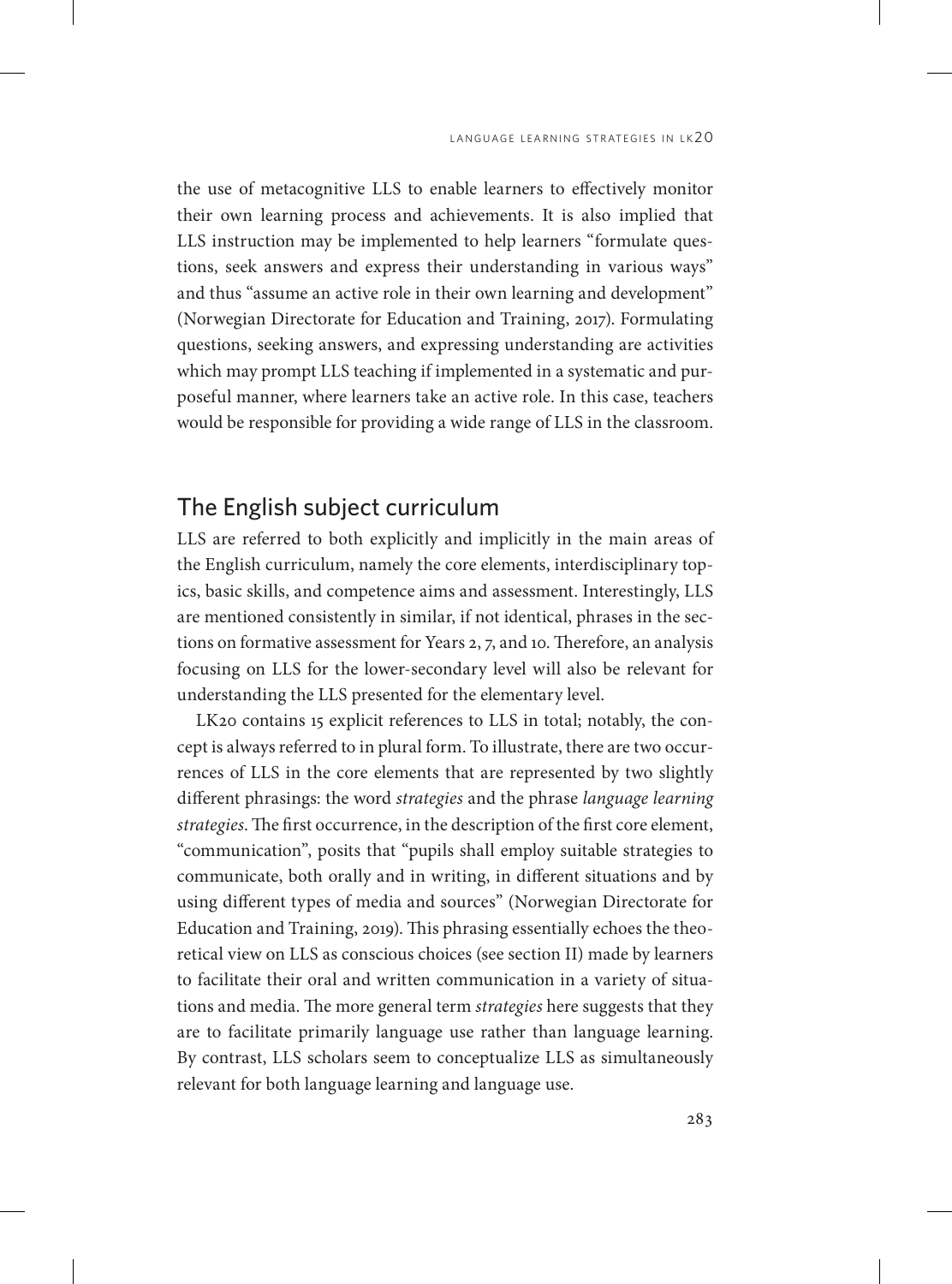CHAPTER 12

Further, LLS are referred to explicitly under the headline "language learning", the second core element of the curriculum, as follows:

Language learning refers to developing language awareness and knowledge of English as a system, and the ability to use language learning strategies. Learning the pronunciation of phonemes, and learning vocabulary, word structure, syntax and text composition gives the pupils choices and possibilities in their communication and interaction. Language learning refers to identifying connections between English and other languages the pupils know, and to understanding how English is structured. (Norwegian Directorate for Education and Training, 2019)

The first constitutive element of language learning is language awareness and knowledge of English as a system, which includes knowledge of language structures. The second constitutive element of language learning is represented by LLS, where the term *language learning strategies* is used to indicate that it refers to language learning rather than language use. Based on this excerpt, learners are to gain insight into both linguistic features of English and LLS to promote their own learning. Interestingly, the following sentence indirectly provides an example of cognitive LLS, namely "identifying connections between English and other languages the pupils know". In other words, multilingual cognitive strategies based on comparisons between various languages may be successfully employed for working with language structures in ELT. The implication is that students develop their LLS as they use their knowledge of other languages to understand the structures of English. At the same time, learners equipped with appropriate LLS may subsequently use their knowledge of English to strategically acquire other languages as part of their life-long learning process.

In the section dedicated to basic skills, LLS are explicitly mentioned three times: under oral skills, reading, and writing, respectively. In these instances, LLS typically collocate with the verb "to choose" or "to use", which emphasizes the importance of learner consciousness and responsibility. The document presents two components of successful oral performance: selecting "suitable strategies" and presenting information in an appropriate manner based on the communication setting (Norwegian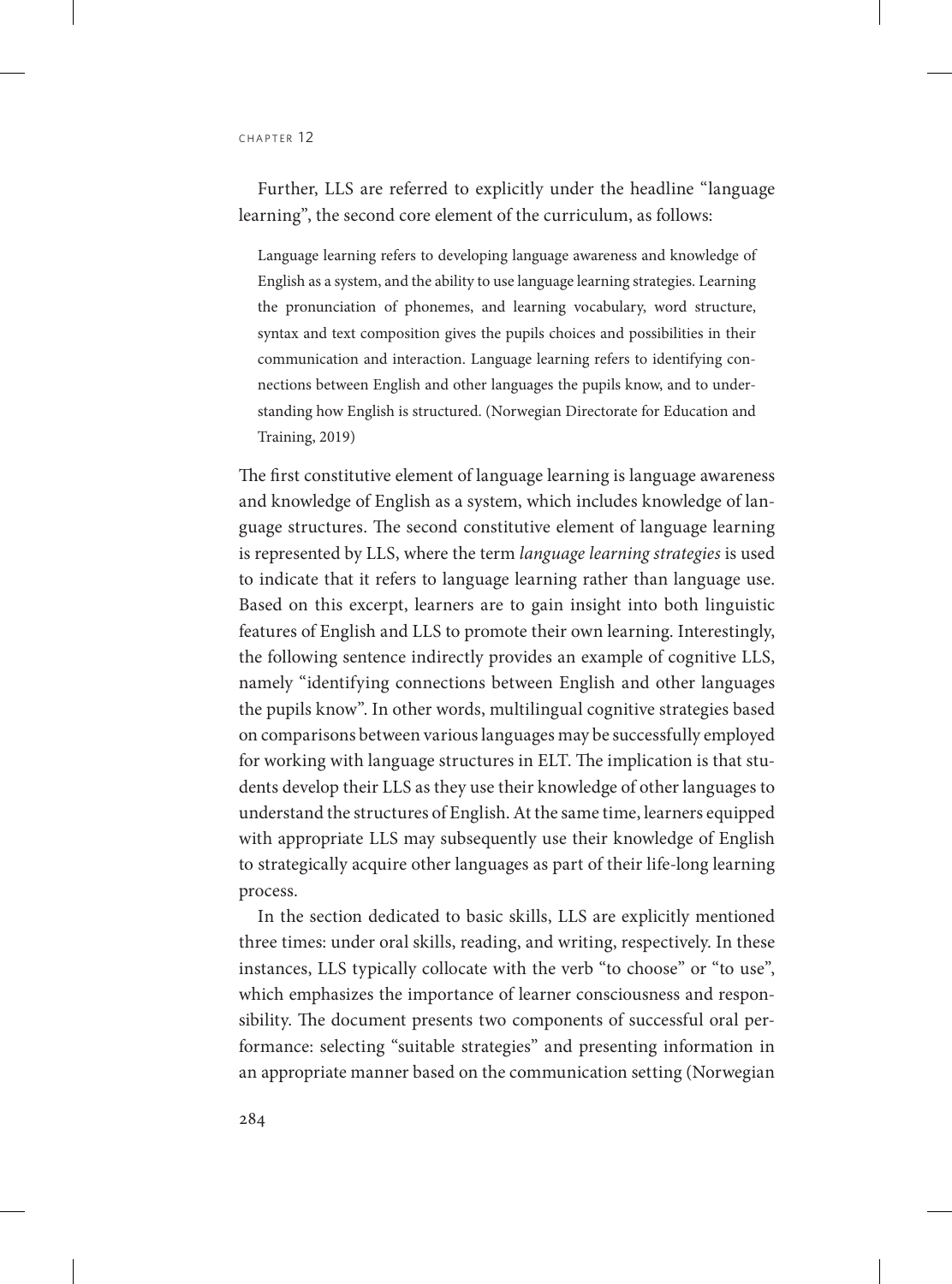Directorate for Education and Training, 2019). Interestingly, the use of the broad term *strategies* without the premodifier *language learning* may indicate that strategies for oral skills are understood here to be strategies for language use rather than language learning. In other words, strategies for oral communication seem to be indirectly presented as conceptually different from strategies for language learning. For example, the use of body language or miming may be considered a useful communication strategy without necessarily being considered a language learning strategy. To support both learning and language use, Munden (2018) provides several examples of speaking and listening LLS (2018, p. 204, 243), such as imitating a proficient speaker of English. In fact, this is a successful LLS for oral production, which has been proved to increase English learners' grammatical accuracy (LaScotte & Tarone, 2019). Further, the development of both speaking and listening skills generally benefits from a wide array of LLS, such as cognitive, affective, and social LLS (cf. Munden, 2018).

For developing writing skills, learners are to select "appropriate writing strategies" (Norwegian Directorate for Education and Training, 2019). Munden (2018, p. 277) defines writing strategies as conscious ways of thinking about aspects of the writing process. This definition may seem somewhat lacking, as writing also involves several other actions, for instance finding a suitable topic or materials to use, gaining inspiration, and committing words to paper (or any other type of support) in a coherent manner. Writing LLS may thus range from brief steps like checking the spelling of an unknown word (Munden, 2018, p. 277) to cognitive LLS such as making rough notes and mind maps, and social LLS such as discussing model texts with teachers or peers. While Lund and Villanueva (2020, p. 132) also mention discussing model texts as an example of LLS, their use of the term *strategies* in this chapter does not allow for distinctions between teaching strategies and LLS. It may be noted that Munden (2018), for instance, provides extensive examples of strategies for oral communication, while writing strategies are relatively scarce by comparison.

In terms of reading skills development, the curriculum indicates that learners are to use "reading strategies to understand explicit and implicit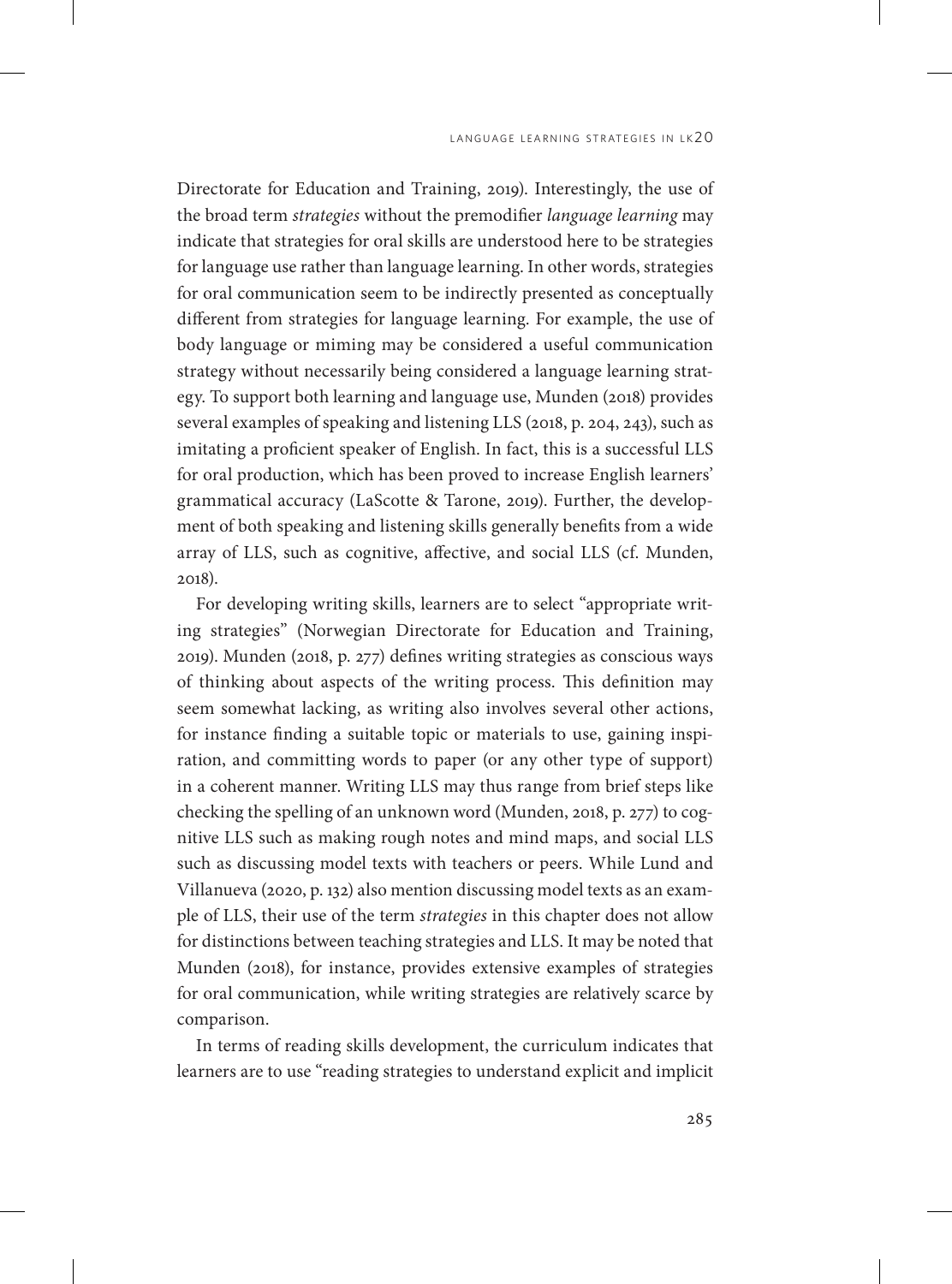information" (Norwegian Directorate for Education and Training, 2019). It may be noted that this phrasing is slightly more specific than the ones referring to strategies for oral skills and writing. Tishakov (2020, pp. 185–189, based on Grabe 2009) presents eight reading LLS which may be useful for understanding explicit information. These are: 1) summarizing, 2) forming and answering questions, 3) elaborative interrogation, 4) activating prior knowledge, 5) using text-structure awareness, 6) using visual graphics and graphic organizers, 7) inferencing, and 8) monitoring comprehension. While 1) to 6) may be classified as cognitive strategies, 7) represents a compensation strategy and 8) represents a metacognitive strategy. Munden (2018: 265) also mentions a reading strategy which seems to be a combination of 4) and 7), namely to use what is already known together with clues from the context in order to understand what is unknown.

The phrase 'implicit information' is crucial here because it places text comprehension beyond the factual understanding of a text. In other words, this implies that LLS based on critical literacy might be useful for the identification of various implicit positions that texts create for their readers, as texts are never neutral (cf. Janks, 2010). Such considerations seem to be missing from both Munden (2014) and Tishakov (2020). A detailed exposition of how critical literacy may be used for developing reading LLS is beyond the scope of this paper. However, in more general terms, critical literacy frameworks (cf. Janks, 2010) may be employed to promote reading LLS by training learners to discuss the functions of various linguistic forms and structures. For example, learners might be encouraged to discuss how the use of different grammatical moods (cf. Halliday, 2014, pp. 698–707) in texts might create different positions for them as readers (cf. Janks, 2010, p. 78).

LLS are referred to explicitly in the first competence aim after Year 10, which states that learners are expected to "use a variety of strategies for language learning, text creation and communication" (Norwegian Directorate for Education and Training, 2019). Firstly, the positioning of LLS in the first aim reveals that they have a foundational role for competence development in English. Secondly, this phrasing indicates that language use, represented here by text creation and communication, is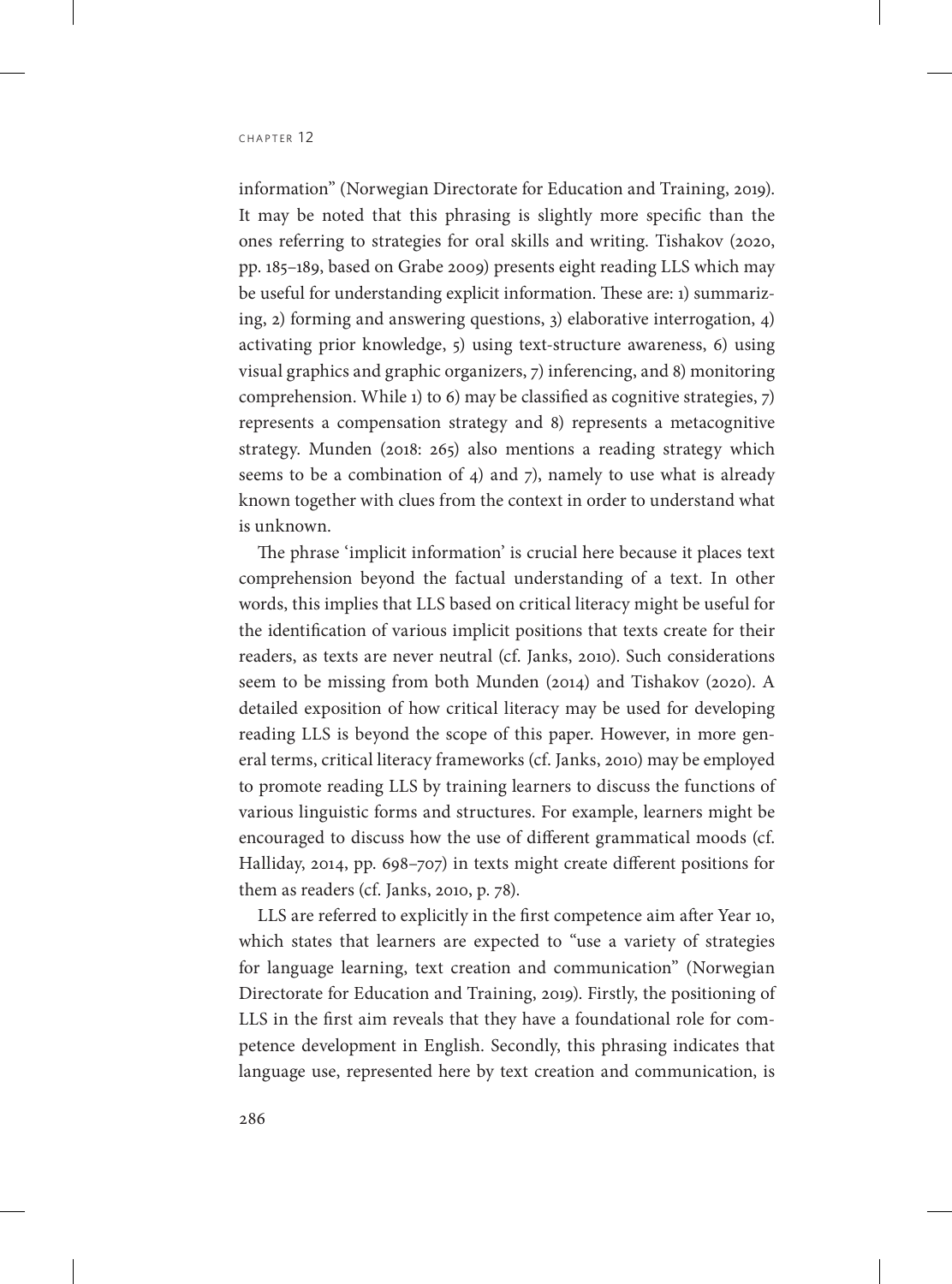perceived to require different strategies than those employed for language learning. Thirdly, it may be argued that listing *text creation* as a separate element of language use, although it represents a form of communication, implies that developing proficient literacy and visual literacy skills in English is assigned special importance in the curriculum. Consequently, theoretical frameworks of LLS might be further developed and refined to account for *literacy*, as well as *visual* and *critical literacy* LLS for text production.

Interestingly, strategies appear to be essentially presented as teachers' responsibility in the section on formative assessment for Year 10.2 To be more specific, teachers are expected to facilitate learner participation and foster the desire to learn "by using a variety of strategies and learning resources to develop the pupils' reading skills and oral and writing skills" (Norwegian Directorate for Education and Training, 2019). It is somewhat unclear whether this phrasing refers to LLS or teaching strategies. On the one hand, it may be inferred that it calls for teachers to explicitly teach and model LLS for learners. On the other hand, this could be understood as a requirement for teachers to implement teaching strategies (see section II), which would not involve an equally high level of consciousness on the learners' part. This interpretation might be more likely than the former, given that the context here seems to refer to teaching practices where the teacher has the most central role. Although LLS and teaching strategies may conceptually overlap in terms of content, the main practical distinction is that, while learners use conscious decisions in their implementation of LLS inside or outside the classroom, they need not do so when teachers use teaching strategies (see section II) in the classroom.

The same paragraph in the section on formative assessment also includes an implicit reference to LLS. The curriculum states that:

The teacher and pupils shall engage in dialogue on the pupils' development in English. With the competence the pupils have demonstrated as the starting point, they shall have the opportunity to express what they believe they

<sup>2</sup> Importantly, the second paragraph in the section for formative assessment is the same throughout the entire curriculum document, namely for years 2, 4, and 7.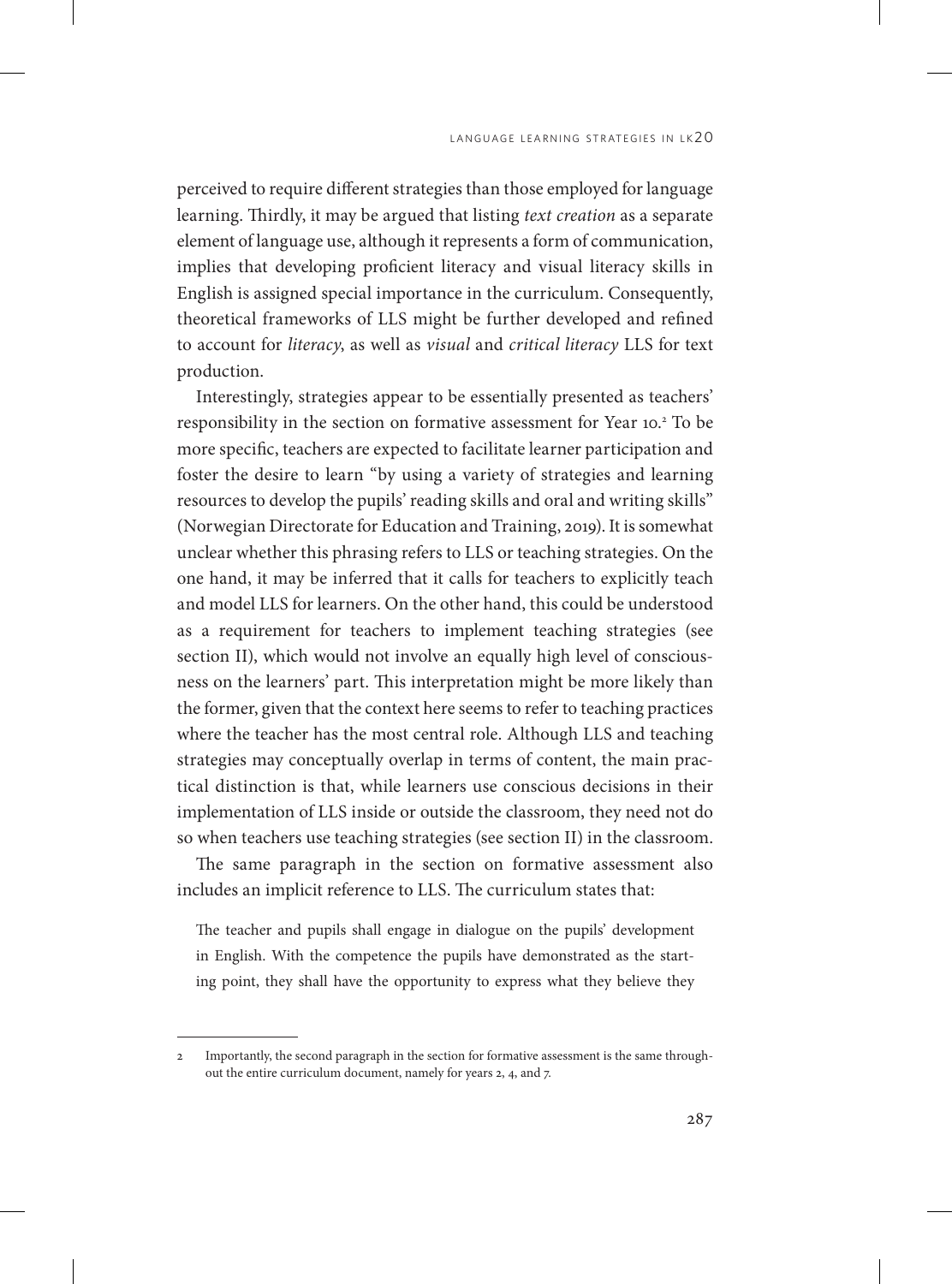have achieved and reflect on their own development in the subject. The teacher shall provide guidance on further learning and adapt the teaching to enable the pupils to use the guidance provided to develop their reading skills, writing skills and oral and digital skills in the subject. (Norwegian Directorate for Education and Training, 2019)

Despite the absence of the term *strategies* here, there is an indirect reference to the use of LLS. To be more specific, learners are to become aware of their learning achievements through reflections and discussions with their teachers and peers. This would inherently involve evaluating their own learning development, which is a metacognitive strategy (cf. Oxford, 1990). Based on this idea, the implementation of metacognitive LLS plays a crucial part in formative assessment processes where learners have a central position. Consequently, the teacher's role is that of a facilitator, so they would have to be aware of types of LLS which facilitate formative assessment and guide learners by explicitly working with LLS.

Another implicit reference to LLS is found in the seventh competence aim after Year 10, which states that students are to "explore and describe some linguistic similarities and differences between English and other languages he or she is familiar with and use this in his or her language learning" (Norwegian Directorate for Education and Training, 2019). It may be argued that this aim represents a cognitive LLS very similar to – but more specific than – the cognitive LLS referred to implicitly under language learning analysed above. To be more specific, the ability to draw comparisons and identify similarities and distinctions between English and other languages in students' repertoires is a useful LLS because it enables them to activate their schemata and make connections between their knowledge and the new information they encounter (cf. Burner & Carlsen, 2019). At the same time, this aim may be understood as a compensation LLS, since linguistic comparisons between several languages may be used to overcome challenges in both language learning and language use (cf. Burner & Carlsen, 2019).

Interestingly, the sub-section on health and life skills under interdisciplinary topics presents "the ability to handle situations that require linguistic and cultural competence" as a means for developing "a positive self-image and a secure identity" (Norwegian Directorate for Education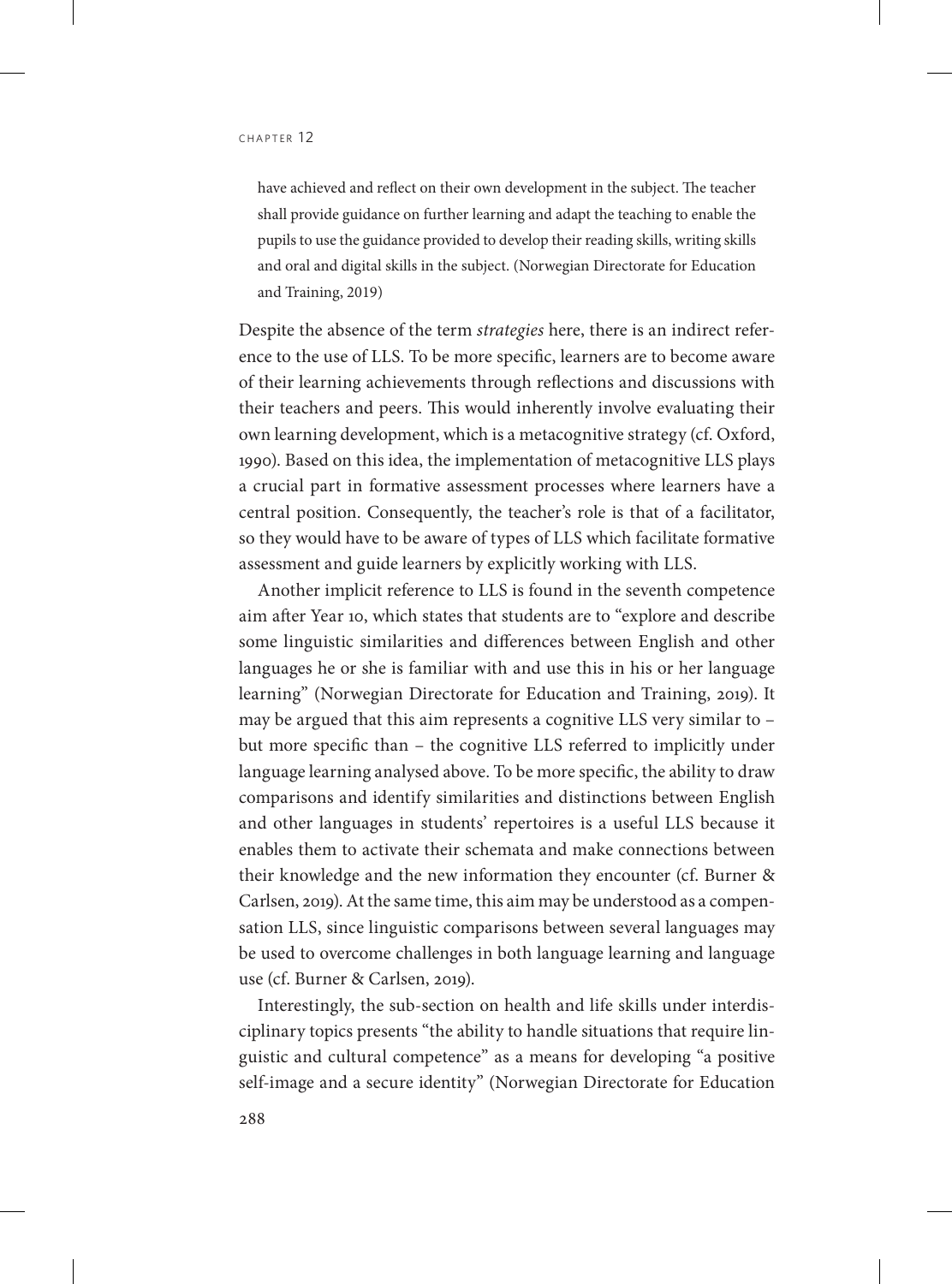and Training, 2019). In a way, this may be considered an indirect reference to the effects of using cognitive and compensation LLS, since they might help students to manage situations where linguistic competence is central. In a similar vein, Burner and Carlsen (2019) claim that knowing and using several languages might have affective and health benefits for students because it supports the development of a sense of belonging and personal identity. Furthermore, affective and social LLS may also contribute to developing learners' confidence and linguistic identity as users of English (cf. Hammershaug, 2021).

Generally, it may be argued that the LLS conceptualizations in LK20 call for the implementation of a variety of LLS from classifications such as Oxford's (1990), as well as skills-based strategies such as those mentioned by Munden (2018) and Tishakov (2020). However, there are two types of LLS which do not seem to be extensively discussed in theoretical frameworks of LLS so far and which are related to comparisons between multiple languages (cf. Burner & Carlsen, 2019) and literacy skills involving specifically visual and critical literacy skills (see section III). In addition, the implicit references to LLS in LK20 provide concrete examples of LLS; however, the fact that they are implicit might make them difficult to identify as such, especially without the use of guiding theoretical frameworks. Consequently, teachers might need professional guidance and support when engaging with LLS in LK20.

#### **Conclusions**

The English curriculum seems to have a dual approach to LLS, a situation which might make it challenging to navigate for instructional purposes. Firstly, LLS are referred to both explicitly and implicitly in sections dedicated to language learning, basic skills, competence aims, and formative assessment. It may be argued that the relatively significant number of explicit references throughout the document echoes scholarly positions that advocate the explicit teaching of LLS. At the same time, the explicit references seem to imply that the curriculum supports a terminological distinction between strategies for language use and strategies for language learning. This view does not seem to be supported in current research on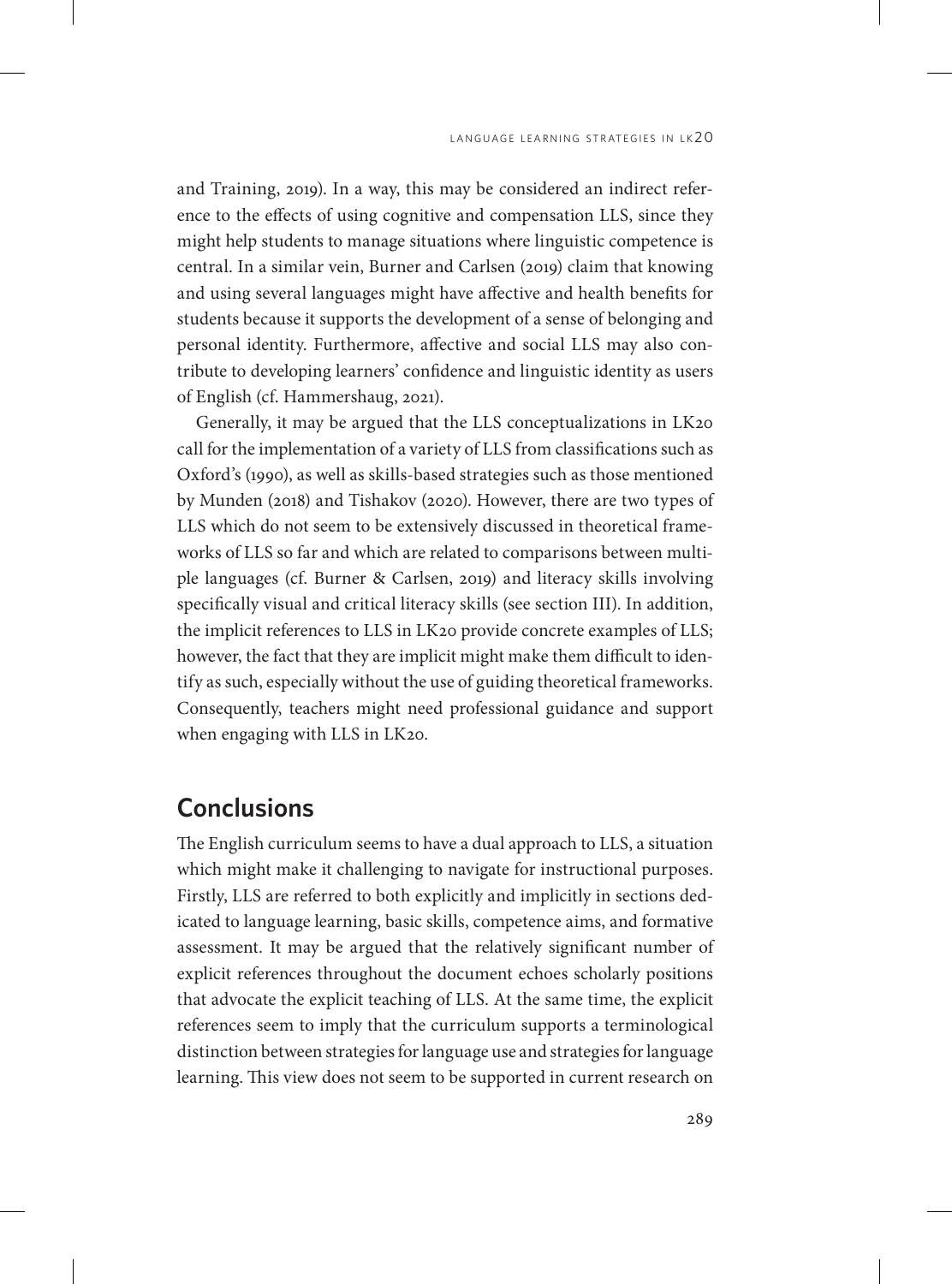LLS, where LLS are considered useful for both language learning and use at the same time, since learning often occurs as the language is used both in and outside formal educational settings.

The five implicit references to LLS discussed here contain concrete examples and effects of LLS use related mainly to cognitive, metacognitive, compensation, and affective LLS. In the section dedicated to language learning, the implicit reference follows the explicit one directly, which may indirectly help teachers to understand them as conceptually related. However, in the competence aims, the indirect presentation of the multilingual LLS in the seventh competence aim is not in direct proximity with the explicit reference to LLS in the first competence aim, so it might be difficult for teachers to establish connections between them. In other words, the implicit references to LLS become visible when they are seen through the solid lenses of definitions, classifications, and discussions of LLS from various scholarly sources. Conversely, the lack of such supporting material may render these implicit references invisible for curriculum users.

LK20 generally assigns learners an active central role in the implementation of LLS, while teachers are assigned the role of facilitators. More specifically, students are expected to become self-regulated learners who can monitor their learning process and alternate their LLS use based on their needs. Consequently, teachers are to adopt an explicit approach to LLS to support self-regulated learning. This corresponds with research in the LLS field, where learners are responsible for the conscious implementation of LLS to promote language learning and use. The only exception to this in LK20 is an instance in the section on formative assessment, where it may be argued that the document refers to teaching strategies rather than LLS. While the content of teaching strategies and LLS may in some cases overlap, work with LLS places special emphasis on learners' consciousness, which is not necessarily needed for applying teaching strategies.

In terms of theoretical definitions and classifications of LLS, the investigation of LK20 reveals three main aspects. Firstly, LK20 supports the use of a variety of LLS found in theoretical classifications and didactic literature. Secondly, LK20 also indirectly presents the importance of critical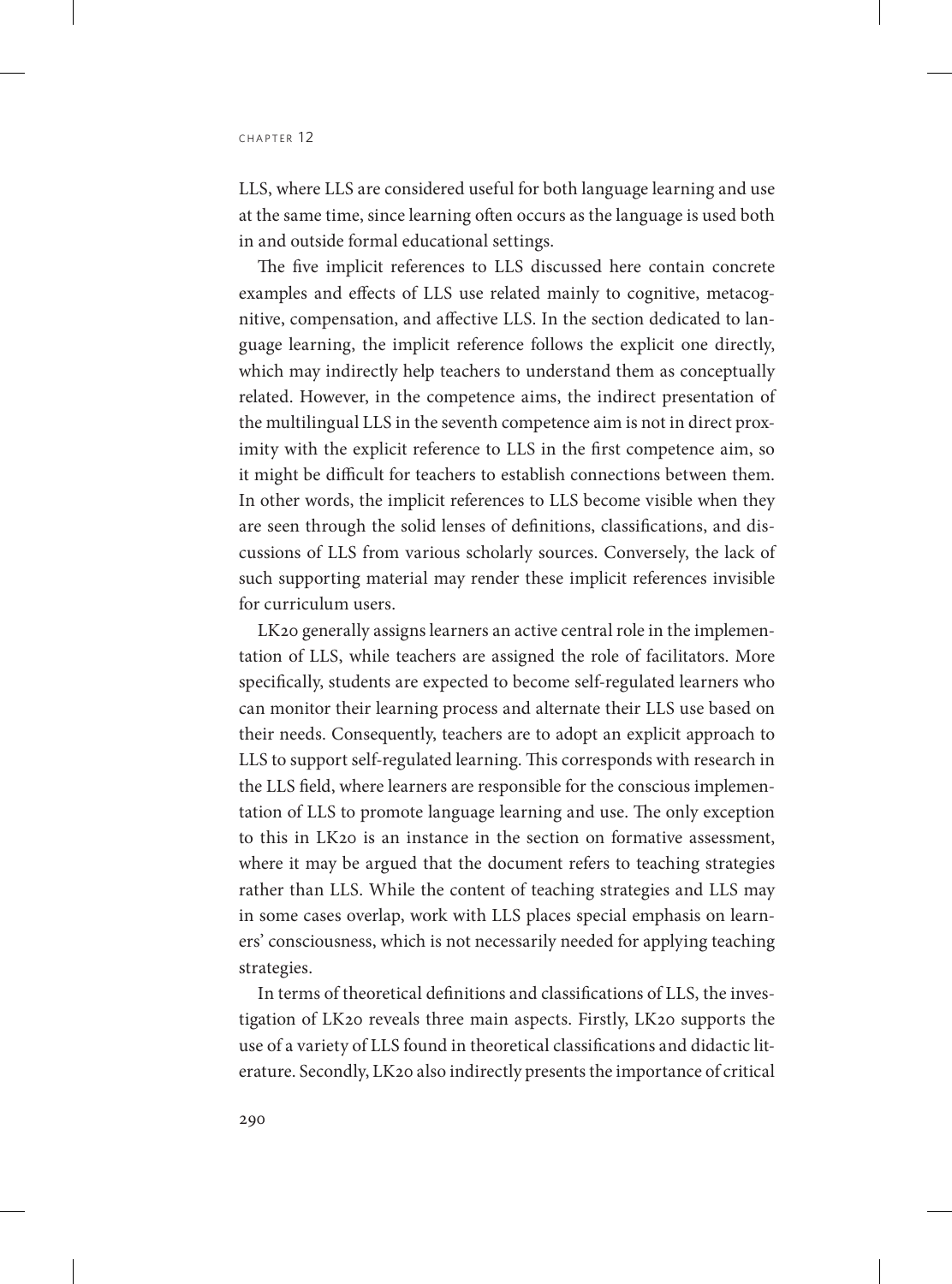literacy and multilingual competence as the basis for LLS conceptualization and design, which have apparently not been explored in the LLS field so far. On a more general note, the ELT field in Norway may benefit from more systematic and comprehensive investigations of intersections between established LLS taxonomies (see Oxford, 1990) and skills-based LLS (cf. Munden, 2018; Tishakov, 2020). Research projects such as doctoral studies may, for example, focus on investigating LLS within larger theoretical frameworks and include an investigation of classroom practices and learner experiences.

This approach to LLS in LK20 may constitute a challenge for teachers as facilitators of LLS implementation as they are faced with important decisions and interpretations concerning the role and value of LLS use in the classroom. Consequently, various initiatives may be designed to support teachers at different levels. For instance, in-service teachers might benefit from internal seminars organized by their school leaders with the purpose of discussing and interpreting LLS in LK20 not only in subject-based groups but also across disciplines. In-service teachers might also benefit from collaborations between their schools, together with universities and governmental agencies whereby they receive in-school training. Pre-service teachers would benefit from maintaining a clear focus on LLS in their teacher education programmes. Finally, to provide easily accessible and tailored support for teachers, governmental agencies should consider funding projects organized by universities and educational agencies whereby scholars would offer informal and personalized mentorship and support to teachers through social media, podcasts, and individual or group meetings either in person or on online video conferencing platforms.

## **References**

- Burner, T. (2020). What the 2020 curriculum reform means for English teachers. In C. Carlsen, M. Dypedahl, & S. H. Iversen (Eds.), *Teaching and learning English* (2nd ed.) (pp. 53–61). Cappelen Damm Akademisk.
- Burner, T., & Carlsen, C. (2019). Teacher qualifications, perceptions and practices concerning multilingualism at a school for newly arrived students in Norway.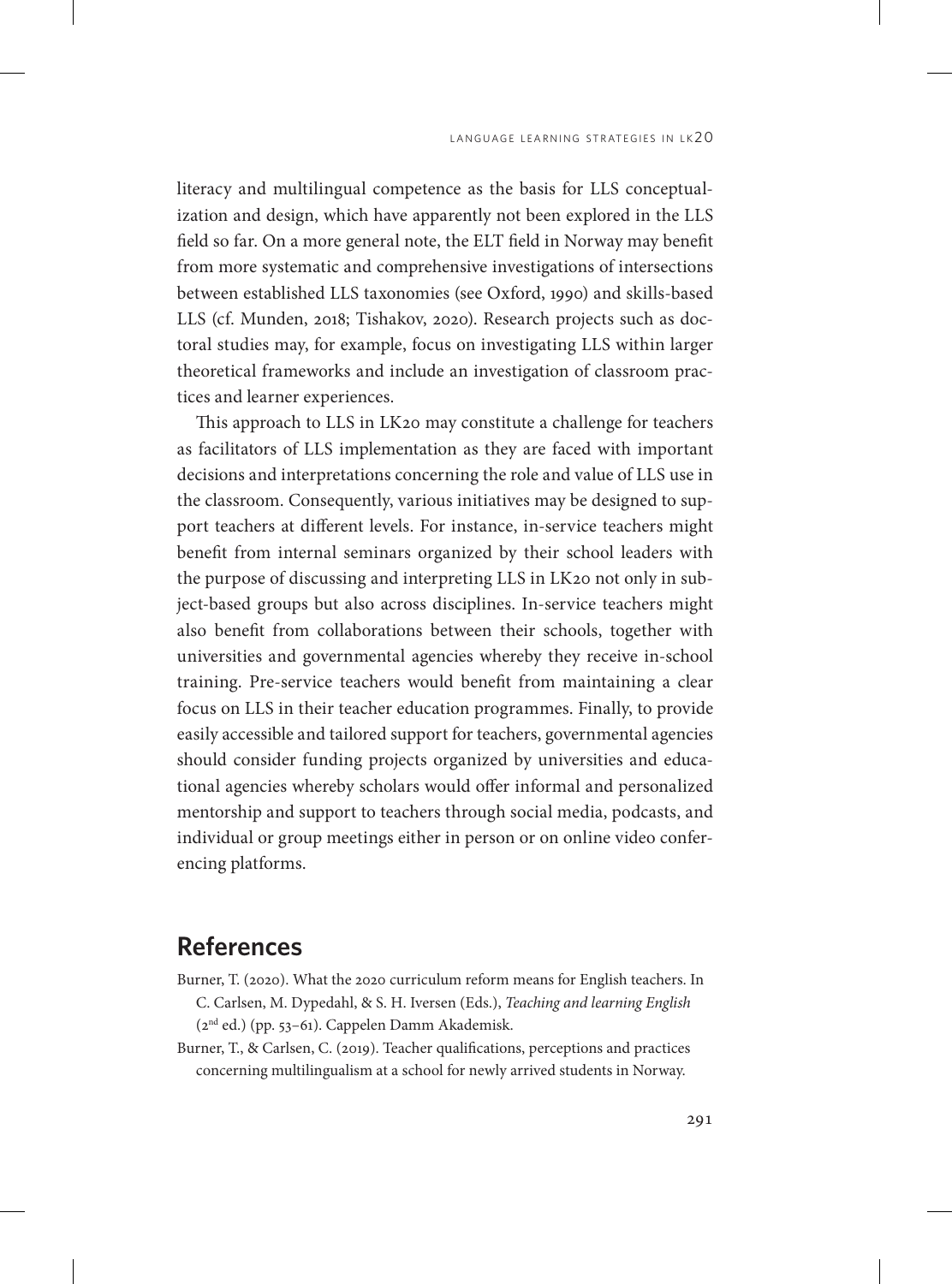*International Journal of Multilingualism*, 1–15. [https://doi.org/10.1080/14790718.](https://doi.org/10.1080/14790718.2019.1631317) [2019.1631317.](https://doi.org/10.1080/14790718.2019.1631317)

- Butler, Y. G. (2014). Parental factors and early English education as a foreign language: A case study in Mainland China. *Research Papers in Education*, *29*(4), 410–437.
- Chamot, A. U., & O'Malley, J. M. (1990). Learning strategies: Methods and research. In A. U. Chamot & J. M. O'Malley (Eds.), *Learning strategies in second language acquisition* (pp. 85–113). Cambridge University Press.
- Cohen, A. (2021). Language learner strategies: A call for fine-tuned strategy categorization. In Z. Gavriilidou & L. Mititis (Eds.), *Situating language learning strategy use* (pp. 3–24). Multilingual Matters.
- Cook, G. (2011) Discourse analysis. In J. Simpson (Ed.), *The Routledge handbook of applied linguistics* (pp. 431–444). Routledge.
- Cook, V. (1991) *Second language learning and language teaching*. Arnold Edward.
- Drew, I., & Sørheim, B. (2016). *English teaching strategies: Methods for English teachers of 10 to 16-year-olds* (2nd ed.). Det Norske Samlaget.
- Fenner, A. B. (2018). Learner autonomy and learner strategies. In A. B. Fenner & A. S. Skulstad (Eds.), *Teaching English in the 21st century – Central issues in English didactics* (pp. 283–306). Fagbokforlaget.
- Gavriilidou, Z., & Mitits, L. (2021). Introduction. In Z. Gavriilidou & L. Mititis (Eds.), *Situating language learning strategy Use* (pp. xxix–xl). Multilingual Matters.
- Gavriilidou, Z., & Petrogiannis, K. (2016) Language learning strategy use of English FL learners in Greek schools: The role of school type and educational level. *International Journal of Research Studies in Language Learning, 5*(4), 67–81.
- Goodlad, J. I. (1979). *Curriculum inquiry: The study of curriculum practice*. McGraw-Hill Book Company.
- Grabe, W. (2009). *Reading in a second language: Moving from theory to practice.*  Cambridge University Press.
- Gundem, B. B. (1990). *Læreplanpraksis og læreplanteori: en introduksjon til læreplanområdet* [*Curriculum practice and curriculum theory: An introduction to the topic of curriculum*]. Universitetsforlaget.
- Halliday, M.A.K., & Matthiesen, C. M. I. M. (2014). *Halliday's introduction to functional grammar* (4<sup>th</sup> ed.). Routledge.
- Hammershaug, V. S. (2021) *Learning strategies in EFL: Teacher perspectives and insights from the 2020 curriculum for English* [Master's thesis, Oslo Metropolitan University].
- Harmer, J. (2015). *The practice of English language teaching* (5<sup>th</sup> ed.). Pearson Education Longman.
- Haukås, A. (2012). Lærarhaldningar til språklæringsstrategiar [Teacher attitudes to language teaching strategies]. *Norsk Pedagogisk Tidsskrift, 96*(2), 114–129. https://doi.org/10.18261/ISSN1504-2987-2012-02-04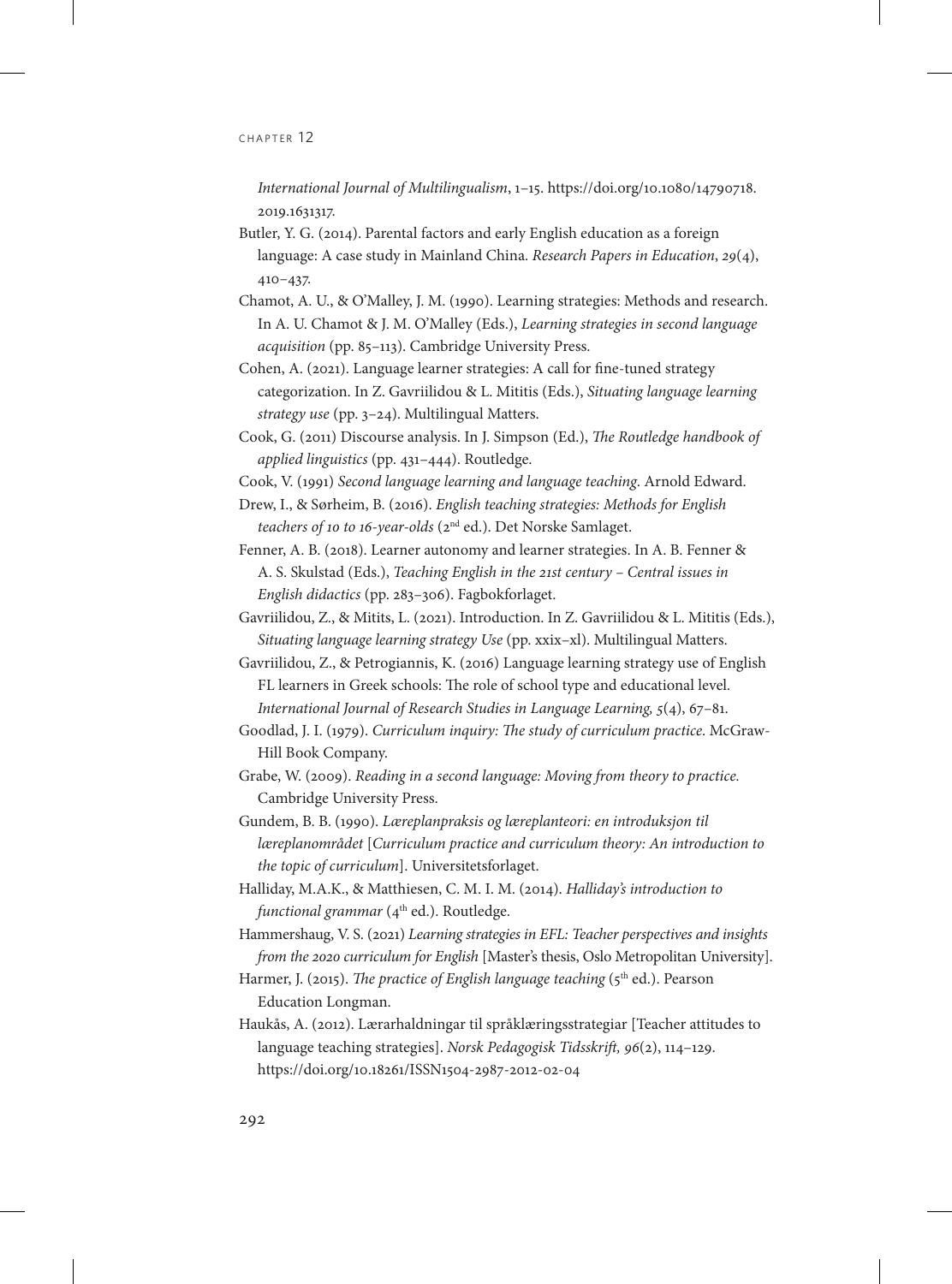- Haukås, A., & Speitz, H. (2020). Plurilingual learning and teaching. In C. Carlsen, M. Dypedahl, & S. H. Iversen (Eds.), *Teaching and learning English* (2nd ed) (pp. 62–80). Cappelen Damm Akademisk.
- Heidegger, M. (2010). *Being and Time*. (J. Stambaugh, Trans.). Harper and Row. (Original work published 1927)
- Hopfenbeck, T. N. (2014). *Strategier for læring. Om selvregulering, vurdering og god undervisning* [*Strategies for learning. On self-regulation, assessment and good teaching*]. Universitetsforlaget.
- Hymes, D. (1972) On communicative competence. In J. B. Pride & J. Holmes (Eds.), *Sociolinguistics: Selected Readings*. Penguin Books.
- Imsen, G. (2005). *Elevens verden. Innføring i pedagogisk psykologi* [*The pupil's world. Introduction to educational psychology*] (4th ed.). Universitetsforlaget.
- Janks, H. (2010). *Literacy and Power*. Routledge.
- Krulatz, A., Dahl, A., & Flognfeldt, M. (2018). *Enacting Multilingualism: From research to teaching practice*. Cappelen Damm Akademisk.
- Lund, R. E., & Villanueva, M. C. (2020). Writing in English. In C. Carlsen, M. Dypedahl, & S. H. Iversen (Eds.), *Teaching and learning English* (2nd ed.) (pp. 122–140). Cappelen Damm Akademisk.
- Macaro, E. (2006). Strategies for language learning and for language use: Revising the theoretical framework. *The Modern Language Journal, 90*(3), 320–337.
- Mitits, L., & Gavriilidou, Z. (2014) Effects of gender, age, proficiency level and motivation differences on monolingual and multilingual students' language learning strategies. In D. Koutsogiannis, D. Papadopoulou, & A. Revithiadou (Eds.), *Studies in Greek linguistics, Proceedings of the 34<sup>th</sup> annual meeting of the department of linguistics* (pp. 259–299). M. Triandafyllidis Institute.
- Mitits, L., & Gavriilidou, Z. (2016) Exploring language learning strategy transfer between Greek L2 and English FL in case of early adolescent multilinguals. *International Journal of Multilingualism, 13*(3), 292–314.
- Munden, J. (2014). *Engelsk på mellomtrinnet* [*English at the intermediate level*] *A teachers guide*. Gydendal Norsk Forlag.
- Norwegian Directorate for Education and Training. (2017). *Core curriculum values and principles for primary and secondary education*. [https://www.udir.no/lk20/](https://www.udir.no/lk20/overordnet-del/?lang=eng) [overordnet-del/?lang=eng](https://www.udir.no/lk20/overordnet-del/?lang=eng)
- Norwegian Directorate for Education and Training. (2019). *Curriculum in English*. https://www.udir.no/lk20/eng01-04
- Nunan, D. (1991). *Language teaching methodology: A textbook for teachers*. Prentice Hall.
- O'Keefe, A., & Walsh, S. (2012). Applying corpus linguistics and conversations analysis in the investigation of small group teaching in higher education. *Corpus Linguistics and Linguistic Theory*, *8*(1), 159–181.